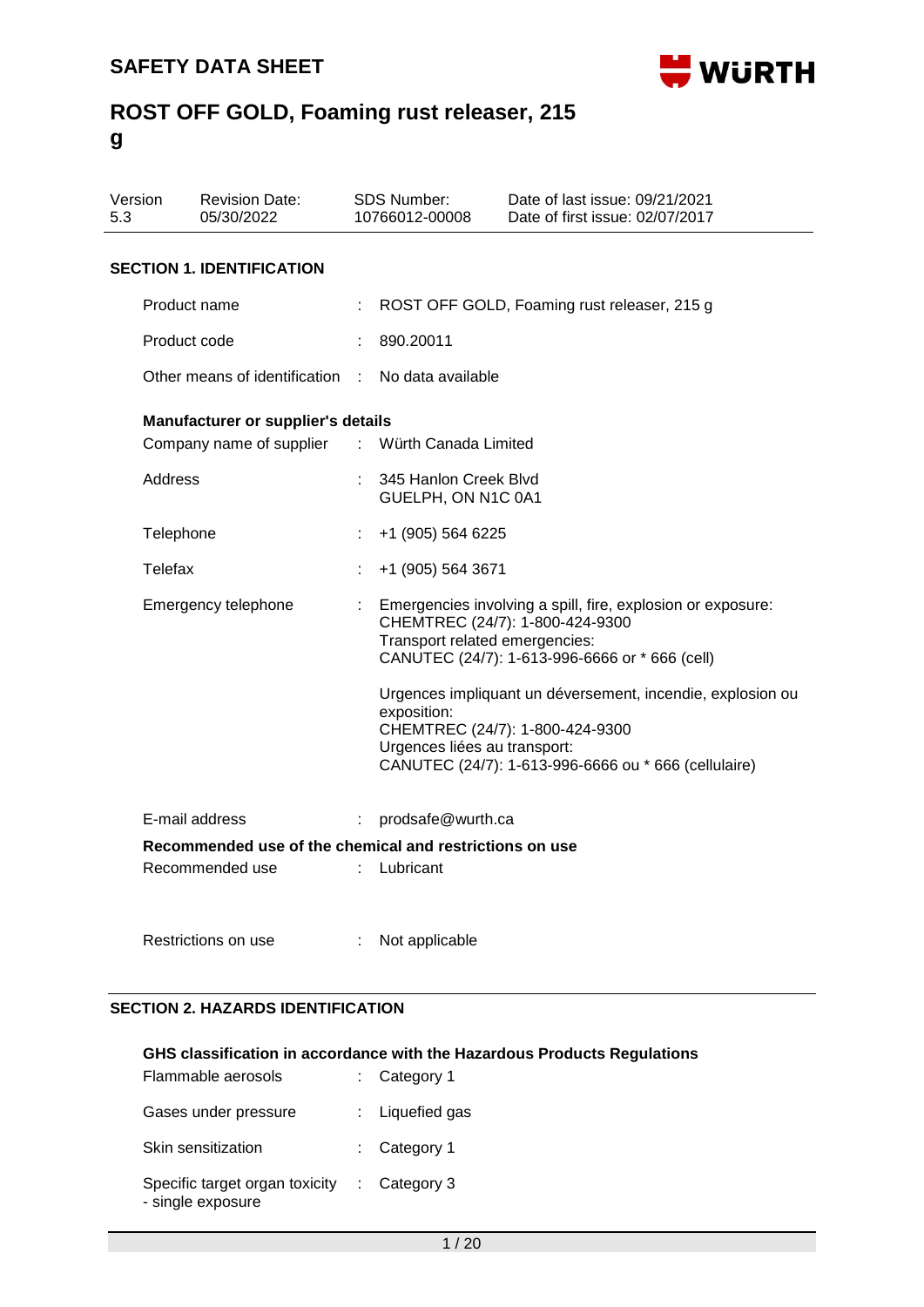

| Version<br>5.3 | <b>Revision Date:</b><br>05/30/2022            | <b>SDS Number:</b><br>10766012-00008                                         | Date of last issue: 09/21/2021<br>Date of first issue: 02/07/2017                                                                                                                                                                                                                                                                                                                                                                                                                                                         |
|----------------|------------------------------------------------|------------------------------------------------------------------------------|---------------------------------------------------------------------------------------------------------------------------------------------------------------------------------------------------------------------------------------------------------------------------------------------------------------------------------------------------------------------------------------------------------------------------------------------------------------------------------------------------------------------------|
|                | Eye irritation                                 | Category 2A                                                                  |                                                                                                                                                                                                                                                                                                                                                                                                                                                                                                                           |
|                | Skin irritation                                | Category 2                                                                   |                                                                                                                                                                                                                                                                                                                                                                                                                                                                                                                           |
|                | <b>GHS label elements</b><br>Hazard pictograms |                                                                              |                                                                                                                                                                                                                                                                                                                                                                                                                                                                                                                           |
|                | Signal Word                                    | Danger                                                                       |                                                                                                                                                                                                                                                                                                                                                                                                                                                                                                                           |
|                | <b>Hazard Statements</b>                       | H315 Causes skin irritation.                                                 | H222 Extremely flammable aerosol.<br>H280 Contains gas under pressure; may explode if heated.<br>H317 May cause an allergic skin reaction.<br>H319 Causes serious eye irritation.<br>H336 May cause drowsiness or dizziness.                                                                                                                                                                                                                                                                                              |
|                | <b>Precautionary Statements</b>                | <b>Prevention:</b><br>P261 Avoid breathing spray.<br>the workplace.<br>tion. | P210 Keep away from heat, hot surfaces, sparks, open flames<br>and other ignition sources. No smoking.<br>P211 Do not spray on an open flame or other ignition source.<br>P251 Do not pierce or burn, even after use.<br>P264 Wash skin thoroughly after handling.<br>P271 Use only outdoors or in a well-ventilated area.<br>P272 Contaminated work clothing should not be allowed out of<br>P280 Wear protective gloves, eye protection and face protec-                                                                |
|                |                                                | <b>Response:</b><br>unwell.<br>to do. Continue rinsing.<br>tion.<br>reuse.   | P302 + P352 IF ON SKIN: Wash with plenty of water.<br>P304 + P340 + P312 IF INHALED: Remove person to fresh air<br>and keep comfortable for breathing. Call a doctor if you feel<br>P305 + P351 + P338 IF IN EYES: Rinse cautiously with water<br>for several minutes. Remove contact lenses, if present and easy<br>P333 + P313 If skin irritation or rash occurs: Get medical atten-<br>P337 + P313 If eye irritation persists: Get medical attention.<br>P362 + P364 Take off contaminated clothing and wash it before |
|                |                                                | Storage:<br>tightly closed.<br>P405 Store locked up.                         | P403 + P233 Store in a well-ventilated place. Keep container<br>P410 + P412 Protect from sunlight. Do not expose to tempera-                                                                                                                                                                                                                                                                                                                                                                                              |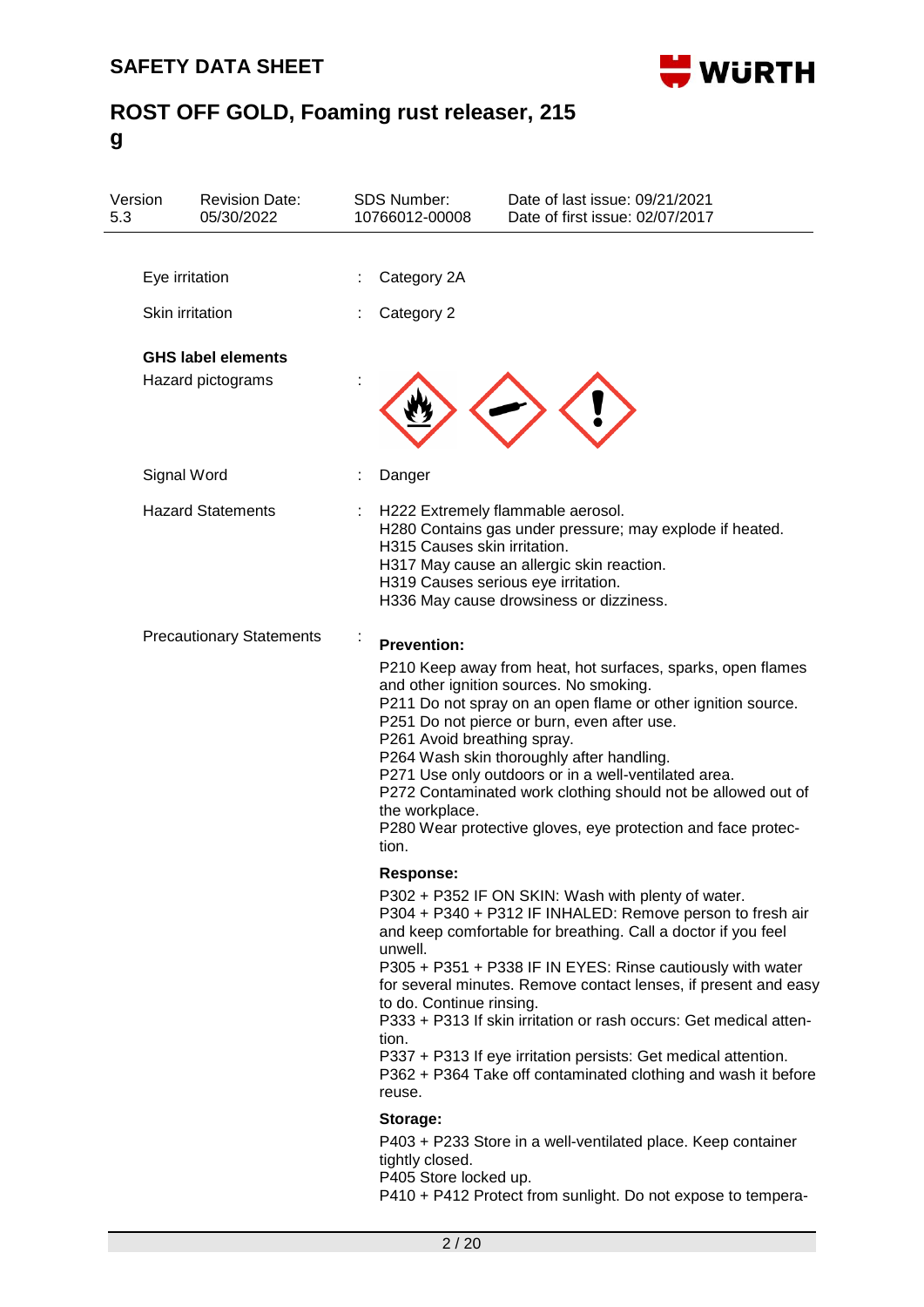

| Version | <b>Revision Date:</b> | SDS Number:    | Date of last issue: 09/21/2021  |
|---------|-----------------------|----------------|---------------------------------|
| 5.3     | 05/30/2022            | 10766012-00008 | Date of first issue: 02/07/2017 |
|         |                       |                |                                 |

tures exceeding 50 °C (122 °F).

#### **Disposal:**

P501 Dispose of contents and container to an approved waste disposal plant.

#### **Other hazards**

None known.

### **SECTION 3. COMPOSITION/INFORMATION ON INGREDIENTS**

Substance / Mixture : Mixture

#### **Components**

| Chemical name                                       | Common<br>Name/Synonym                  | CAS-No.    | Concentration (% w/w)       |
|-----------------------------------------------------|-----------------------------------------|------------|-----------------------------|
| Butane                                              | No data availa-<br>ble                  | 106-97-8   | $>=$ 30 - < 60 $*$          |
| Propane                                             | Dimethylme-<br>thane                    | 74-98-6    | $>= 10 - < 30$ *            |
| Distillates (petroleum),<br>hydrotreated light      | C <sub>13</sub> -14<br><b>ALKANE</b>    | 64742-47-8 | $>= 10 - < 30$ *            |
| Amides, tall-oil fatty,<br>$N, N-bis(hydroxyethyl)$ | Tall oil diethano- 68155-20-4<br>lamide |            | $>= 1 - 5$                  |
| Zinc naphthenate                                    | Naphthenic<br>acids, zinc salts         | 12001-85-3 | $>= 0.1 - < 1$ <sup>*</sup> |

Actual concentration or concentration range is withheld as a trade secret

#### **SECTION 4. FIRST AID MEASURES**

| General advice          | : In the case of accident or if you feel unwell, seek medical ad-<br>vice immediately.<br>When symptoms persist or in all cases of doubt seek medical<br>advice.                                                                                 |
|-------------------------|--------------------------------------------------------------------------------------------------------------------------------------------------------------------------------------------------------------------------------------------------|
| If inhaled              | : If inhaled, remove to fresh air.<br>Get medical attention if symptoms occur.                                                                                                                                                                   |
| In case of skin contact | : In case of contact, immediately flush skin with plenty of water<br>for at least 15 minutes while removing contaminated clothing<br>and shoes.<br>Get medical attention.<br>Wash clothing before reuse.<br>Thoroughly clean shoes before reuse. |
| In case of eye contact  | $\therefore$ In case of contact, immediately flush eyes with plenty of water<br>for at least 15 minutes.<br>If easy to do, remove contact lens, if worn.<br>Get medical attention.                                                               |
| If swallowed            | If swallowed, DO NOT induce vomiting.                                                                                                                                                                                                            |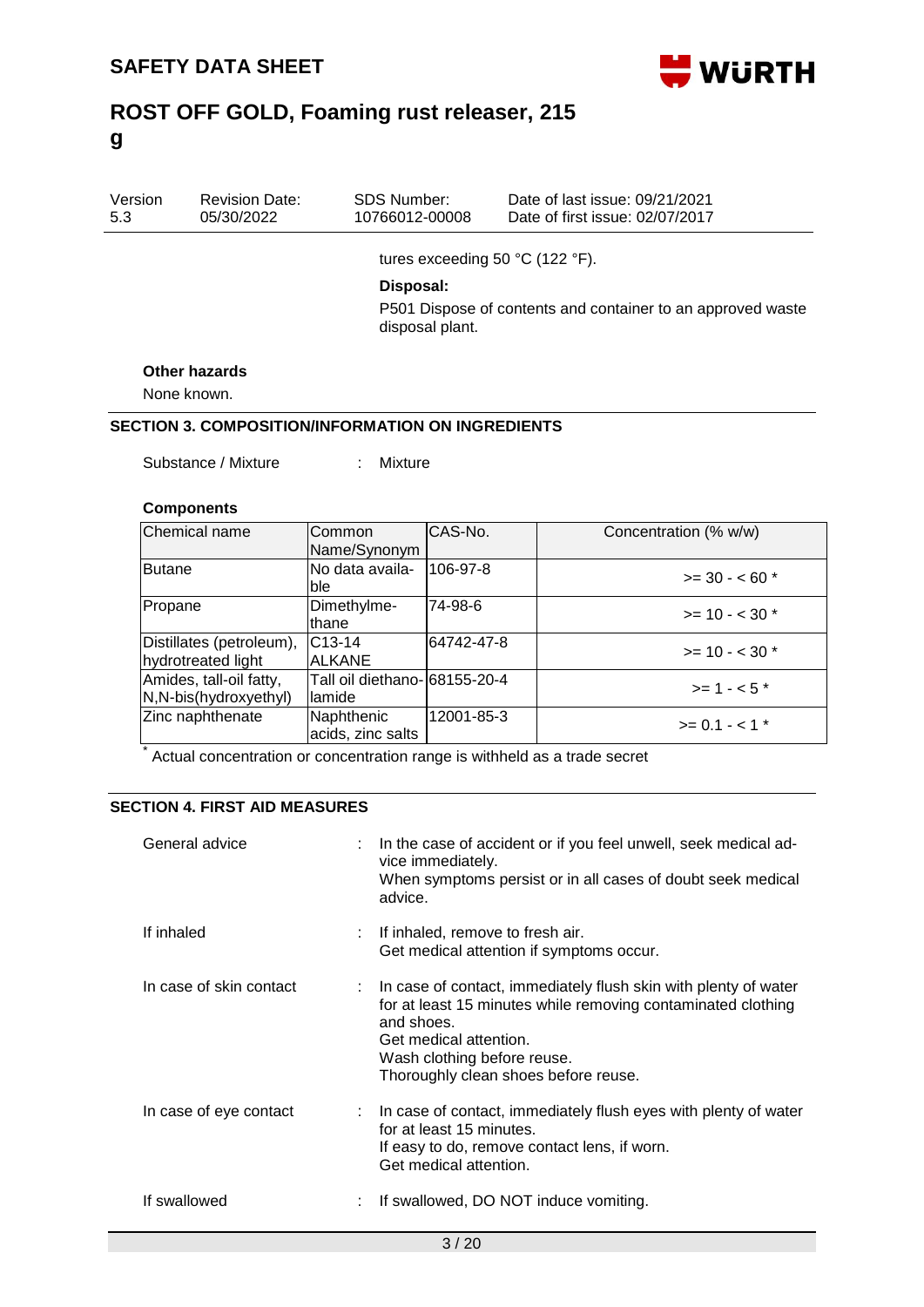

| Version<br>5.3 |                            | <b>Revision Date:</b><br>05/30/2022                    | <b>SDS Number:</b><br>10766012-00008                                                                                                      | Date of last issue: 09/21/2021<br>Date of first issue: 02/07/2017                                                                                                                   |
|----------------|----------------------------|--------------------------------------------------------|-------------------------------------------------------------------------------------------------------------------------------------------|-------------------------------------------------------------------------------------------------------------------------------------------------------------------------------------|
|                |                            |                                                        | Rinse mouth thoroughly with water.                                                                                                        | Get medical attention if symptoms occur.                                                                                                                                            |
|                | delayed                    | Most important symptoms<br>and effects, both acute and | : Causes skin irritation.<br>May cause an allergic skin reaction.<br>Causes serious eye irritation.<br>May cause drowsiness or dizziness. |                                                                                                                                                                                     |
|                | Protection of first-aiders |                                                        |                                                                                                                                           | : First Aid responders should pay attention to self-protection,<br>and use the recommended personal protective equipment<br>when the potential for exposure exists (see section 8). |
|                |                            | Notes to physician                                     |                                                                                                                                           | Treat symptomatically and supportively.                                                                                                                                             |

### **SECTION 5. FIRE-FIGHTING MEASURES**

| Suitable extinguishing media :                    |               | Water spray<br>Alcohol-resistant foam<br>Carbon dioxide (CO2)<br>Dry chemical                                                                                                                                                                                        |
|---------------------------------------------------|---------------|----------------------------------------------------------------------------------------------------------------------------------------------------------------------------------------------------------------------------------------------------------------------|
| Unsuitable extinguishing<br>media                 | $\mathcal{L}$ | None known.                                                                                                                                                                                                                                                          |
| Specific hazards during fire<br>fighting          | ÷.            | Flash back possible over considerable distance.<br>Vapors may form explosive mixtures with air.<br>Exposure to combustion products may be a hazard to health.<br>If the temperature rises there is danger of the vessels bursting<br>due to the high vapor pressure. |
| Hazardous combustion prod-<br>ucts                |               | Carbon oxides<br>Nitrogen oxides (NOx)                                                                                                                                                                                                                               |
| Specific extinguishing meth-<br>ods               | ÷             | Use extinguishing measures that are appropriate to local cir-<br>cumstances and the surrounding environment.<br>Use water spray to cool unopened containers.<br>Remove undamaged containers from fire area if it is safe to do<br>SO.<br>Evacuate area.              |
| Special protective equipment<br>for fire-fighters |               | In the event of fire, wear self-contained breathing apparatus.<br>Use personal protective equipment.                                                                                                                                                                 |

### **SECTION 6. ACCIDENTAL RELEASE MEASURES**

| Personal precautions, protec-:<br>tive equipment and emer-<br>gency procedures | Remove all sources of ignition.<br>Use personal protective equipment.<br>Follow safe handling advice (see section 7) and personal pro-<br>tective equipment recommendations (see section 8). |
|--------------------------------------------------------------------------------|----------------------------------------------------------------------------------------------------------------------------------------------------------------------------------------------|
| Environmental precautions                                                      | : Avoid release to the environment.<br>Prevent further leakage or spillage if safe to do so.                                                                                                 |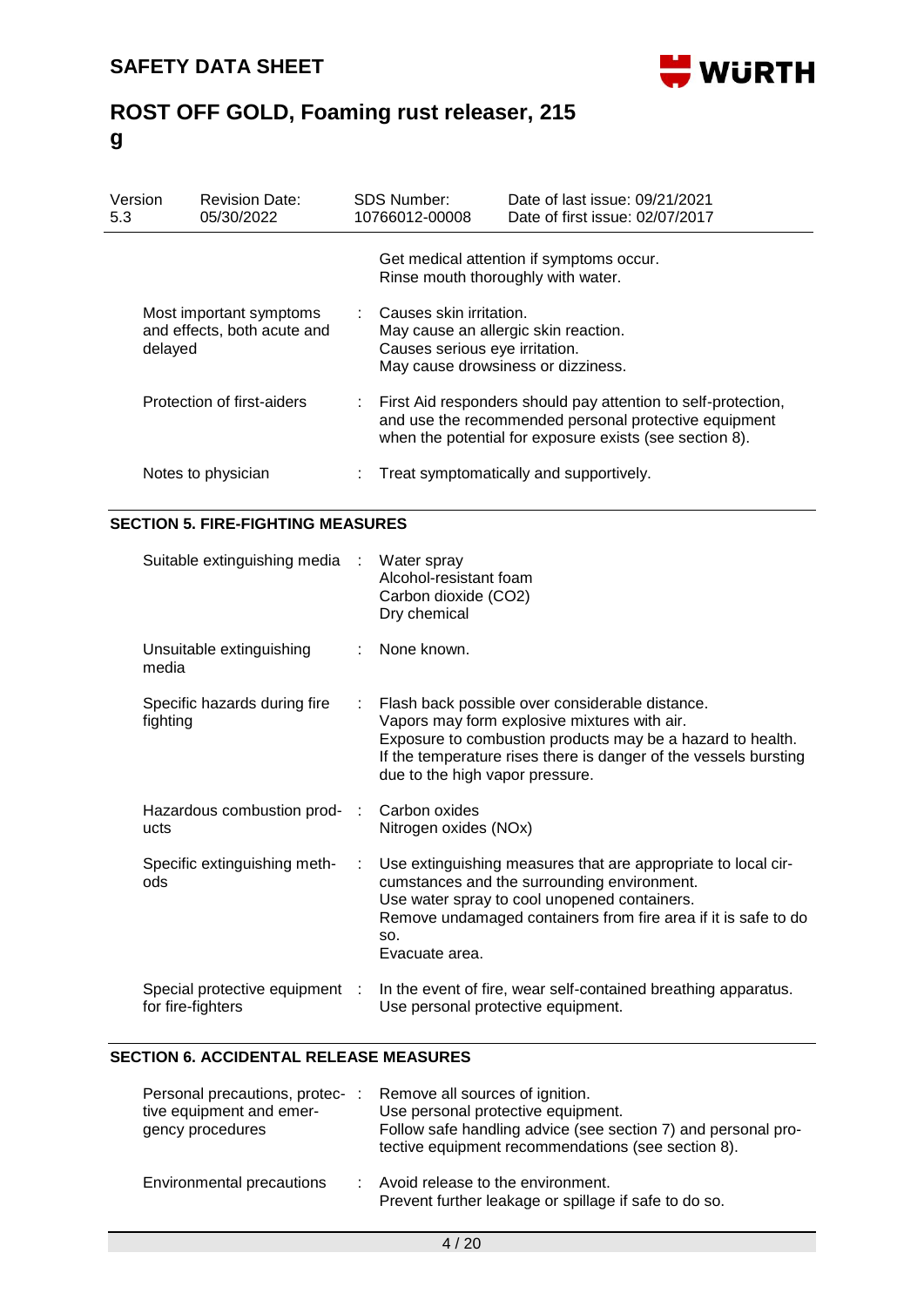

| Version<br>5.3                                           | <b>Revision Date:</b><br>05/30/2022 | <b>SDS Number:</b><br>10766012-00008                                                                                                                                                                                    | Date of last issue: 09/21/2021<br>Date of first issue: 02/07/2017                                                                                                                                                                                                                                                                                                                                                                                                                                                                                                                                                                                                                       |  |  |  |
|----------------------------------------------------------|-------------------------------------|-------------------------------------------------------------------------------------------------------------------------------------------------------------------------------------------------------------------------|-----------------------------------------------------------------------------------------------------------------------------------------------------------------------------------------------------------------------------------------------------------------------------------------------------------------------------------------------------------------------------------------------------------------------------------------------------------------------------------------------------------------------------------------------------------------------------------------------------------------------------------------------------------------------------------------|--|--|--|
|                                                          |                                     | Prevent spreading over a wide area (e.g., by containment or<br>oil barriers).<br>Retain and dispose of contaminated wash water.<br>Local authorities should be advised if significant spillages<br>cannot be contained. |                                                                                                                                                                                                                                                                                                                                                                                                                                                                                                                                                                                                                                                                                         |  |  |  |
| Methods and materials for<br>containment and cleaning up |                                     | Non-sparking tools should be used.<br>jet.<br>bent.<br>which regulations are applicable.                                                                                                                                | Soak up with inert absorbent material.<br>Suppress (knock down) gases/vapors/mists with a water spray<br>For large spills, provide diking or other appropriate contain-<br>ment to keep material from spreading. If diked material can be<br>pumped, store recovered material in appropriate container.<br>Clean up remaining materials from spill with suitable absor-<br>Local or national regulations may apply to releases and dispo-<br>sal of this material, as well as those materials and items em-<br>ployed in the cleanup of releases. You will need to determine<br>Sections 13 and 15 of this SDS provide information regarding<br>certain local or national requirements. |  |  |  |

## **SECTION 7. HANDLING AND STORAGE**

| <b>Technical measures</b>   |    | See Engineering measures under EXPOSURE<br>CONTROLS/PERSONAL PROTECTION section.                                                                                                                                                                                                                                                                                                                                                                                                                                                                                                                    |
|-----------------------------|----|-----------------------------------------------------------------------------------------------------------------------------------------------------------------------------------------------------------------------------------------------------------------------------------------------------------------------------------------------------------------------------------------------------------------------------------------------------------------------------------------------------------------------------------------------------------------------------------------------------|
| Local/Total ventilation     |    | If sufficient ventilation is unavailable, use with local exhaust<br>ventilation.<br>If advised by assessment of the local exposure potential, use<br>only in an area equipped with explosion-proof exhaust ventila-<br>tion.                                                                                                                                                                                                                                                                                                                                                                        |
| Advice on safe handling     |    | Do not get on skin or clothing.<br>Avoid breathing spray.<br>Do not swallow.<br>Do not get in eyes.<br>Wash skin thoroughly after handling.<br>Handle in accordance with good industrial hygiene and safety<br>practice, based on the results of the workplace exposure as-<br>sessment<br>Keep away from heat, hot surfaces, sparks, open flames and<br>other ignition sources. No smoking.<br>Take precautionary measures against static discharges.<br>Take care to prevent spills, waste and minimize release to the<br>environment.<br>Do not spray on an open flame or other ignition source. |
| Conditions for safe storage | t. | Store locked up.<br>Keep tightly closed.<br>Keep in a cool, well-ventilated place.<br>Store in accordance with the particular national regulations.<br>Do not pierce or burn, even after use.                                                                                                                                                                                                                                                                                                                                                                                                       |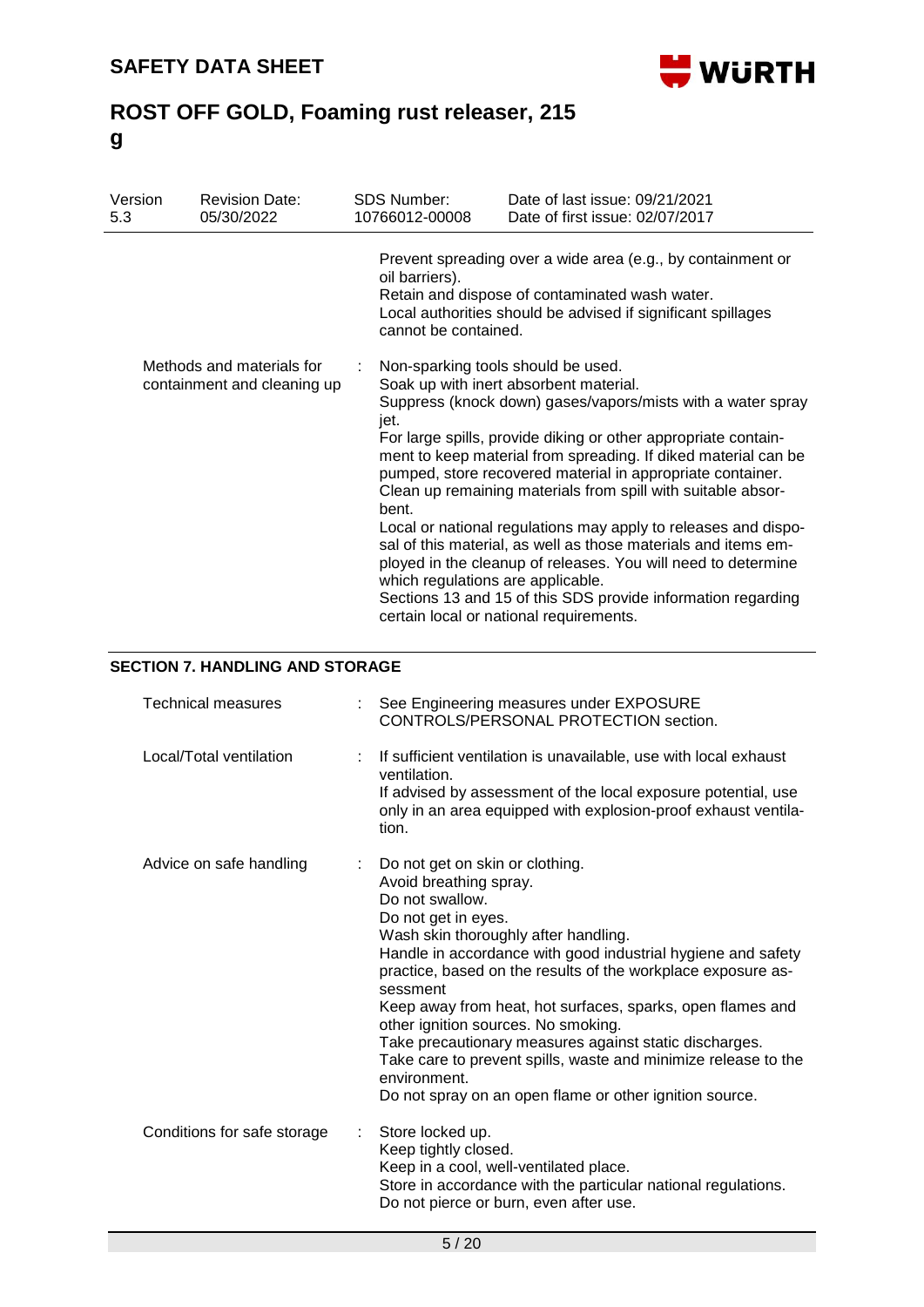

| Version<br>5.3 | <b>Revision Date:</b><br>05/30/2022 | SDS Number:<br>10766012-00008                                                                                                                         | Date of last issue: 09/21/2021<br>Date of first issue: 02/07/2017                                                                                                                           |
|----------------|-------------------------------------|-------------------------------------------------------------------------------------------------------------------------------------------------------|---------------------------------------------------------------------------------------------------------------------------------------------------------------------------------------------|
|                |                                     | Keep cool. Protect from sunlight.                                                                                                                     |                                                                                                                                                                                             |
|                | Materials to avoid                  | Organic peroxides<br>Oxidizing agents<br>Flammable solids<br>Pyrophoric liquids<br>Pyrophoric solids<br>flammable gases<br><b>Explosives</b><br>Gases | Do not store with the following product types:<br>Self-reactive substances and mixtures<br>Self-heating substances and mixtures<br>Substances and mixtures which in contact with water emit |
| perature       | Recommended storage tem- :          | $<$ 35 °C                                                                                                                                             |                                                                                                                                                                                             |

### **SECTION 8. EXPOSURE CONTROLS/PERSONAL PROTECTION**

| Components                                       | CAS-No.    | <b>Basis</b><br>Value type<br>Control parame-<br>ters / Permissible<br>(Form of<br>exposure)<br>concentration |                                                         |              |
|--------------------------------------------------|------------|---------------------------------------------------------------------------------------------------------------|---------------------------------------------------------|--------------|
| <b>Butane</b>                                    | 106-97-8   | <b>TWA</b>                                                                                                    | 1,000 ppm                                               | CA AB OEL    |
|                                                  |            | <b>TWAEV</b>                                                                                                  | 800 ppm<br>1,900 mg/m <sup>3</sup>                      | CA QC OEL    |
|                                                  |            | <b>TWA</b>                                                                                                    | 1,000 ppm                                               | CA BC OEL    |
|                                                  |            | <b>STEL</b>                                                                                                   | 1,000 ppm                                               | <b>ACGIH</b> |
| Propane                                          | 74-98-6    | <b>TWA</b>                                                                                                    | 1,000 ppm                                               | CA AB OEL    |
|                                                  |            | <b>TWAEV</b>                                                                                                  | 1,000 ppm<br>1,800 mg/m <sup>3</sup>                    | CA QC OEL    |
| Distillates (petroleum), hy-<br>drotreated light | 64742-47-8 | <b>TWA</b>                                                                                                    | $200$ mg/m <sup>3</sup><br>(total hydrocarbon<br>vapor) | CA BC OEL    |
|                                                  |            | <b>TWA</b>                                                                                                    | $200$ mg/m <sup>3</sup><br>(total hydrocarbon<br>vapor) | CA AB OEL    |
|                                                  |            | <b>TWAEV</b><br>(Mist)                                                                                        | $5 \text{ mg/m}^3$                                      | CA QC OEL    |
|                                                  |            | STEV (Mist)                                                                                                   | 10 mg/m $3$                                             | CA QC OEL    |
|                                                  |            | TWA                                                                                                           | 525 mg/m $3$                                            | CA ON OEL    |

#### **Ingredients with workplace control parameters**

**Engineering measures** : Minimize workplace exposure concentrations.

If sufficient ventilation is unavailable, use with local exhaust ventilation.

If advised by assessment of the local exposure potential, use only in an area equipped with explosion-proof exhaust ventilation.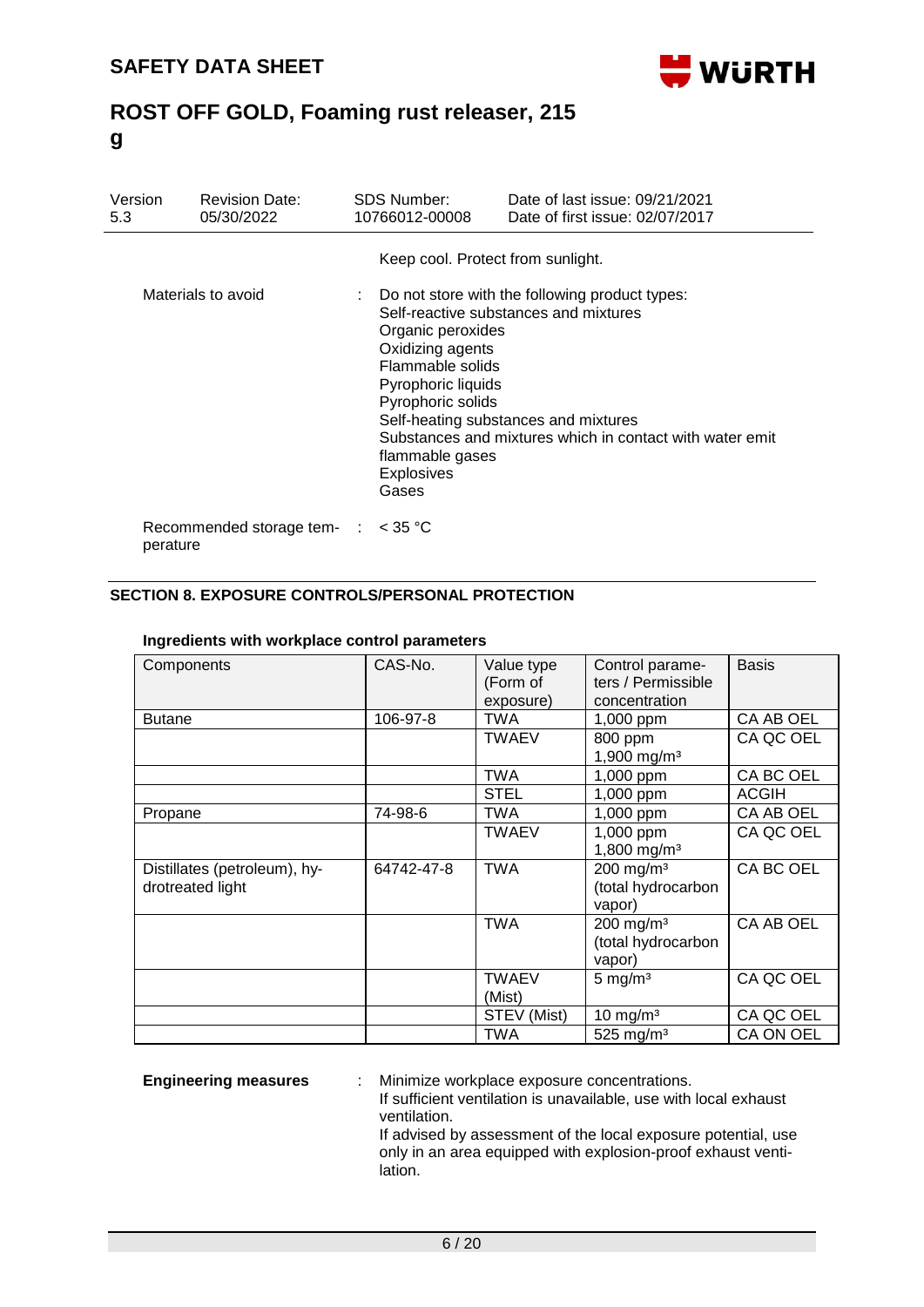Revision Date:

Version



Date of last issue: 09/21/2021

# **ROST OFF GOLD, Foaming rust releaser, 215 g**

SDS Number:

| 5.3 | 05/30/2022                                         |   | 10766012-00008<br>Date of first issue: 02/07/2017                                                                                                                                                                                                                                                                                                                                                                                                     |  |  |
|-----|----------------------------------------------------|---|-------------------------------------------------------------------------------------------------------------------------------------------------------------------------------------------------------------------------------------------------------------------------------------------------------------------------------------------------------------------------------------------------------------------------------------------------------|--|--|
|     | Personal protective equipment                      |   |                                                                                                                                                                                                                                                                                                                                                                                                                                                       |  |  |
|     |                                                    |   |                                                                                                                                                                                                                                                                                                                                                                                                                                                       |  |  |
|     | Respiratory protection                             | ÷ | If adequate local exhaust ventilation is not available or expo-<br>sure assessment demonstrates exposures outside the re-<br>commended guidelines, use respiratory protection.                                                                                                                                                                                                                                                                        |  |  |
|     | Filter type                                        |   | Self-contained breathing apparatus                                                                                                                                                                                                                                                                                                                                                                                                                    |  |  |
|     | Hand protection                                    |   |                                                                                                                                                                                                                                                                                                                                                                                                                                                       |  |  |
|     | Material                                           |   | Nitrile rubber                                                                                                                                                                                                                                                                                                                                                                                                                                        |  |  |
|     | Glove thickness                                    |   | $0.4$ mm                                                                                                                                                                                                                                                                                                                                                                                                                                              |  |  |
|     | Remarks                                            | t | Choose gloves to protect hands against chemicals depending<br>on the concentration specific to place of work. For special<br>applications, we recommend clarifying the resistance to che-<br>micals of the aforementioned protective gloves with the glove<br>manufacturer. Wash hands before breaks and at the end of<br>workday. Breakthrough time is not determined for the pro-<br>duct. Change gloves often!                                     |  |  |
|     | Eye protection                                     |   | Wear the following personal protective equipment:<br>Safety goggles                                                                                                                                                                                                                                                                                                                                                                                   |  |  |
|     | Skin and body protection                           |   | Select appropriate protective clothing based on chemical<br>resistance data and an assessment of the local exposure<br>potential.<br>Wear the following personal protective equipment:<br>If assessment demonstrates that there is a risk of explosive<br>atmospheres or flash fires, use flame retardant antistatic<br>protective clothing.<br>Skin contact must be avoided by using impervious protective<br>clothing (gloves, aprons, boots, etc). |  |  |
|     | Hygiene measures                                   |   | If exposure to chemical is likely during typical use, provide<br>eye flushing systems and safety showers close to the wor-<br>king place.<br>When using do not eat, drink or smoke<br>Contaminated work clothing should not be allowed out of the<br>workplace.<br>Wash contaminated clothing before re-use.                                                                                                                                          |  |  |
|     | <b>SECTION 9. PHYSICAL AND CHEMICAL PROPERTIES</b> |   |                                                                                                                                                                                                                                                                                                                                                                                                                                                       |  |  |
|     | Appearance                                         |   | Aerosol containing a liquefied gas                                                                                                                                                                                                                                                                                                                                                                                                                    |  |  |
|     | Propellant                                         |   | Butane, Propane                                                                                                                                                                                                                                                                                                                                                                                                                                       |  |  |
|     | Color                                              |   | light yellow                                                                                                                                                                                                                                                                                                                                                                                                                                          |  |  |
|     | Odor                                               |   | characteristic                                                                                                                                                                                                                                                                                                                                                                                                                                        |  |  |
|     | 7/20                                               |   |                                                                                                                                                                                                                                                                                                                                                                                                                                                       |  |  |
|     |                                                    |   |                                                                                                                                                                                                                                                                                                                                                                                                                                                       |  |  |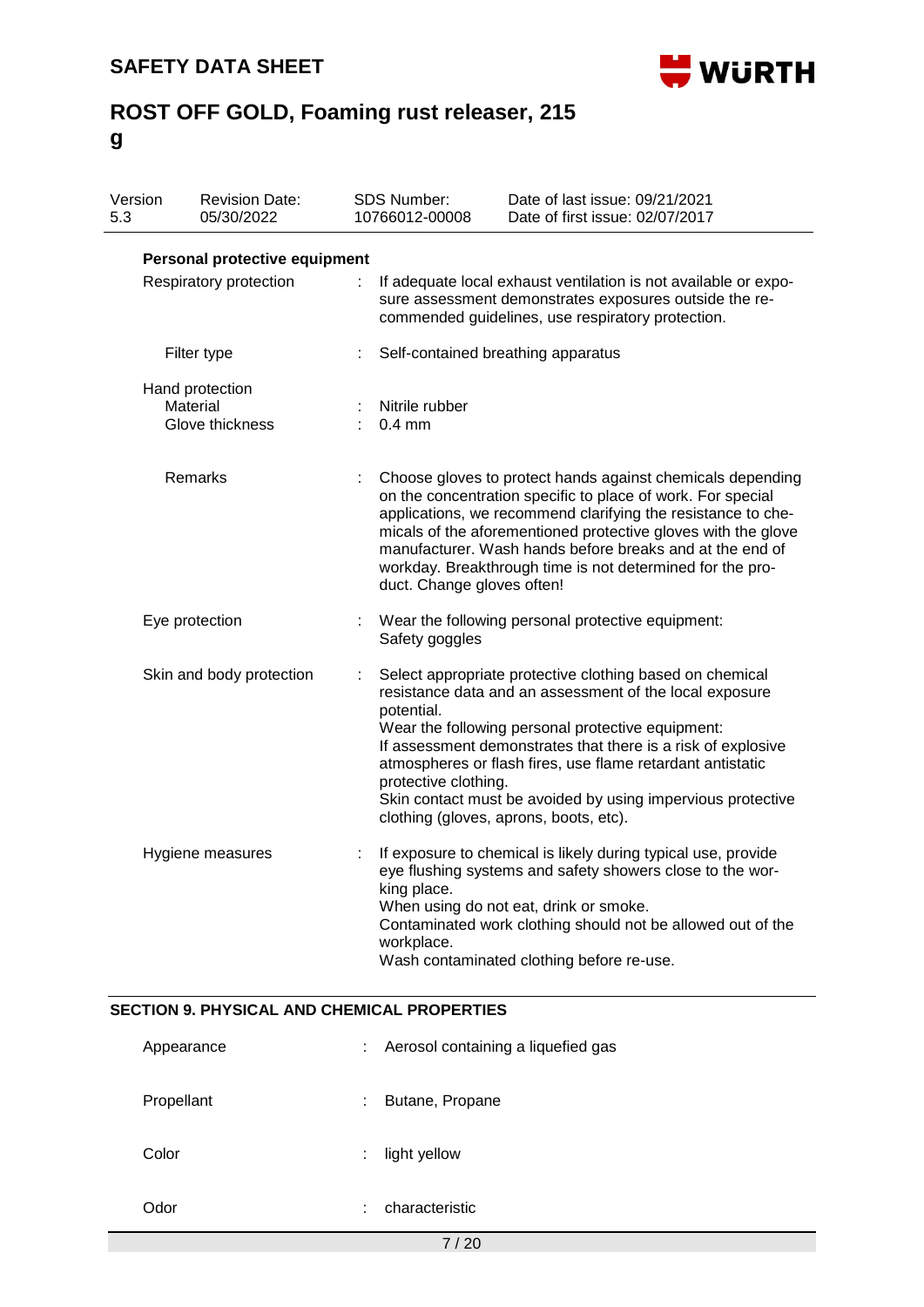

| 5.3 | Version         | <b>Revision Date:</b><br>05/30/2022                 |                      | <b>SDS Number:</b><br>10766012-00008     | Date of last issue: 09/21/2021<br>Date of first issue: 02/07/2017 |
|-----|-----------------|-----------------------------------------------------|----------------------|------------------------------------------|-------------------------------------------------------------------|
|     |                 |                                                     |                      |                                          |                                                                   |
|     |                 | Odor Threshold                                      |                      | No data available                        |                                                                   |
|     | pH              |                                                     |                      | No data available                        |                                                                   |
|     |                 | Melting point/freezing point                        | ÷                    | No data available                        |                                                                   |
|     | range           | Initial boiling point and boiling :                 |                      | Not applicable                           |                                                                   |
|     | Flash point     |                                                     |                      | Not applicable                           |                                                                   |
|     |                 | Evaporation rate                                    | ÷.                   | Not applicable                           |                                                                   |
|     |                 | Flammability (solid, gas)                           | ÷.                   | Extremely flammable aerosol.             |                                                                   |
|     |                 | Upper explosion limit / Upper<br>flammability limit | $\ddot{\phantom{a}}$ | No data available                        |                                                                   |
|     |                 | Lower explosion limit / Lower<br>flammability limit | ÷                    | No data available                        |                                                                   |
|     |                 | Vapor pressure                                      |                      | Not applicable                           |                                                                   |
|     |                 | Relative vapor density                              | t.                   | Not applicable                           |                                                                   |
|     | Density         |                                                     |                      | 0.83 g/cm <sup>3</sup> (20 $^{\circ}$ C) |                                                                   |
|     | Solubility(ies) | Water solubility                                    |                      | insoluble                                |                                                                   |
|     | octanol/water   | Partition coefficient: n-                           |                      | Not applicable                           |                                                                   |
|     |                 | Autoignition temperature                            |                      | No data available                        |                                                                   |
|     |                 | Decomposition temperature                           | ÷.                   | No data available                        |                                                                   |
|     | Viscosity       | Viscosity, kinematic                                |                      | Not applicable                           |                                                                   |
|     |                 | <b>Explosive properties</b>                         |                      | Not explosive                            |                                                                   |
|     |                 | Oxidizing properties                                |                      |                                          | The substance or mixture is not classified as oxidizing.          |
|     | Particle size   |                                                     |                      | Not applicable                           |                                                                   |

## **SECTION 10. STABILITY AND REACTIVITY**

Reactivity **Reactivity** : Not classified as a reactivity hazard.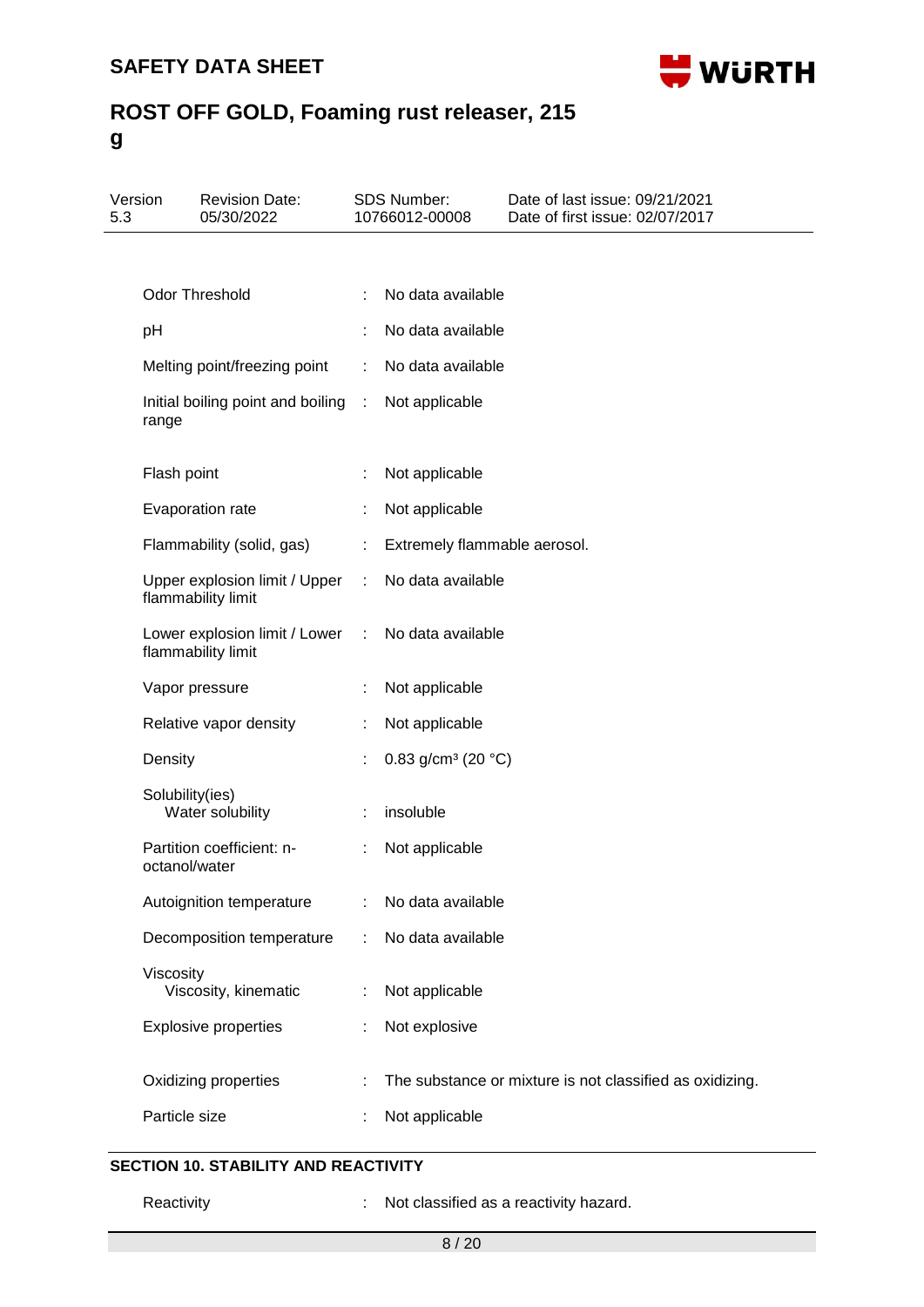

| Version<br>5.3 | <b>Revision Date:</b><br>05/30/2022     |   | <b>SDS Number:</b><br>10766012-00008                              | Date of last issue: 09/21/2021<br>Date of first issue: 02/07/2017                                                                                          |
|----------------|-----------------------------------------|---|-------------------------------------------------------------------|------------------------------------------------------------------------------------------------------------------------------------------------------------|
|                | Chemical stability                      |   | : Stable under normal conditions.                                 |                                                                                                                                                            |
|                | Possibility of hazardous reac-<br>tions |   | : Extremely flammable aerosol.<br>due to the high vapor pressure. | Vapors may form explosive mixture with air.<br>If the temperature rises there is danger of the vessels bursting<br>Can react with strong oxidizing agents. |
|                | Conditions to avoid                     |   | Heat, flames and sparks.                                          |                                                                                                                                                            |
|                | Incompatible materials                  |   | Oxidizing agents                                                  |                                                                                                                                                            |
|                | Hazardous decomposition<br>products     | ÷ |                                                                   | No hazardous decomposition products are known.                                                                                                             |

### **SECTION 11. TOXICOLOGICAL INFORMATION**

#### **Information on likely routes of exposure**

Inhalation Skin contact Ingestion Eye contact

#### **Acute toxicity**

Not classified based on available information.

### **Components:**

#### **Butane:**

| Acute inhalation toxicity | : $LC50$ (Rat): 658 mg/l<br>Exposure time: 4 h<br>Test atmosphere: vapor |
|---------------------------|--------------------------------------------------------------------------|
| Propane:                  |                                                                          |

| Acute inhalation toxicity | : LC50 (Rat): $> 800000$ ppm |
|---------------------------|------------------------------|
|                           | Exposure time: 15 min        |
|                           | Test atmosphere: gas         |

#### **Distillates (petroleum), hydrotreated light:**

| Acute oral toxicity       | : LD50 (Rat): $>$ 5,000 mg/kg                                                                            |
|---------------------------|----------------------------------------------------------------------------------------------------------|
| Acute inhalation toxicity | : $LC50$ (Rat): $> 5.28$ mg/l<br>Exposure time: 4 h<br>Test atmosphere: vapor                            |
| Acute dermal toxicity     | : LD50 (Rabbit): $> 2,000$ mg/kg<br>Assessment: The substance or mixture has no acute dermal<br>toxicity |

### **Amides, tall-oil fatty, N,N-bis(hydroxyethyl):**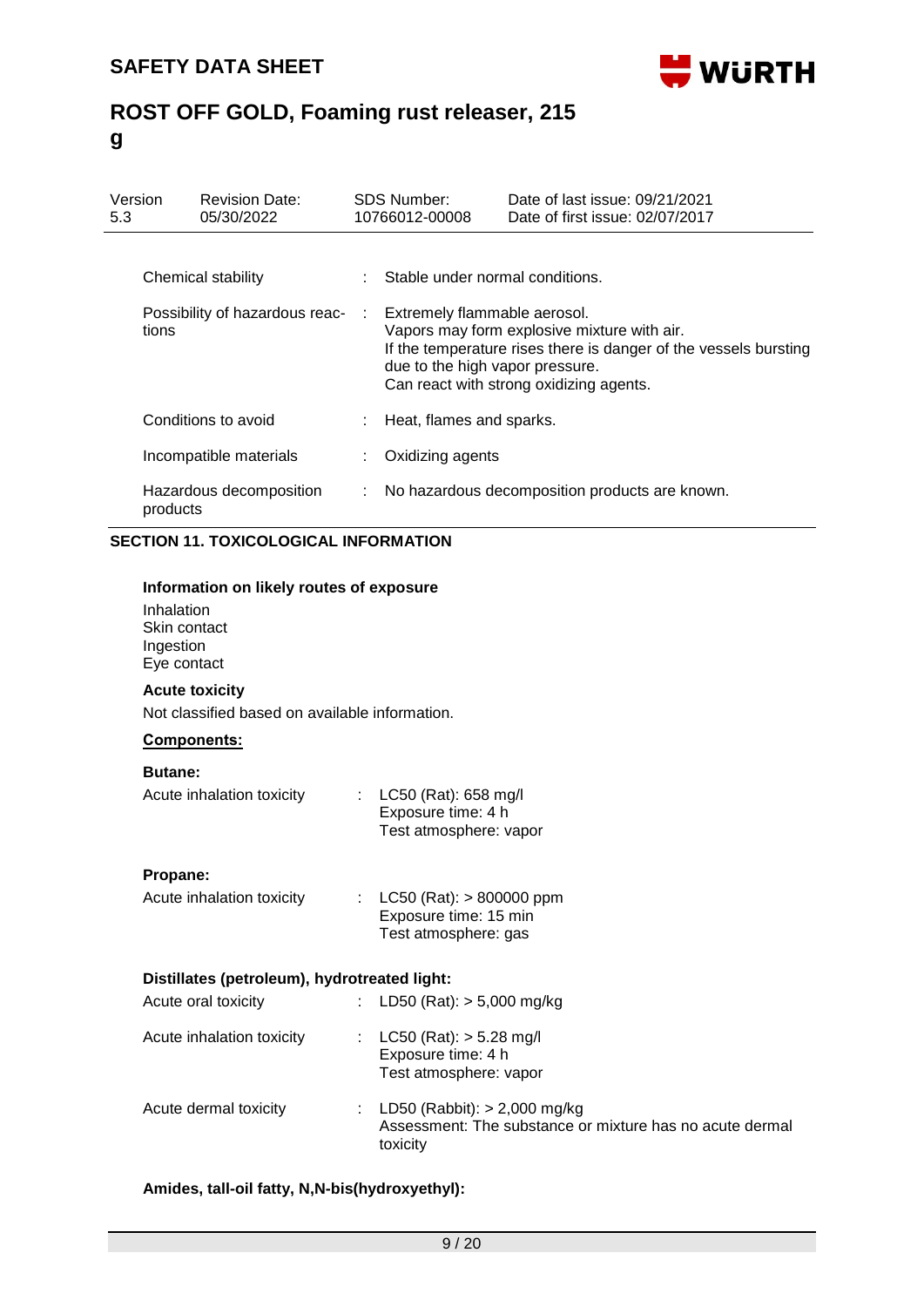

| Version<br>5.3 | <b>Revision Date:</b><br>05/30/2022                         |    | <b>SDS Number:</b><br>10766012-00008                                                 | Date of last issue: 09/21/2021<br>Date of first issue: 02/07/2017 |
|----------------|-------------------------------------------------------------|----|--------------------------------------------------------------------------------------|-------------------------------------------------------------------|
|                | Acute oral toxicity                                         |    | LD50 (Rat): $> 5,000$ mg/kg                                                          | Remarks: Based on data from similar materials                     |
|                | Acute inhalation toxicity                                   |    | : $LC50$ (Mouse): $> 0.219$ mg/l<br>Exposure time: 3 h<br>Test atmosphere: dust/mist |                                                                   |
|                | Acute dermal toxicity                                       | ÷. | LD50 (Rabbit): > 2,000 mg/kg                                                         | Remarks: Based on data from similar materials                     |
|                | Zinc naphthenate:                                           |    |                                                                                      |                                                                   |
|                | Acute oral toxicity                                         |    | LD50 (Rat): $> 2,000$ mg/kg                                                          |                                                                   |
|                | <b>Skin corrosion/irritation</b><br>Causes skin irritation. |    |                                                                                      |                                                                   |
|                | <b>Components:</b>                                          |    |                                                                                      |                                                                   |
|                | Distillates (petroleum), hydrotreated light:                |    |                                                                                      |                                                                   |
| <b>Species</b> |                                                             |    | Rabbit                                                                               |                                                                   |
| Result         |                                                             |    | Skin irritation                                                                      |                                                                   |
|                | Amides, tall-oil fatty, N,N-bis(hydroxyethyl):              |    |                                                                                      |                                                                   |
| <b>Species</b> |                                                             |    | Rabbit                                                                               |                                                                   |
| Method         |                                                             |    | <b>OECD Test Guideline 404</b>                                                       |                                                                   |
| Result         |                                                             |    | Skin irritation                                                                      |                                                                   |
| Remarks        |                                                             |    |                                                                                      | Based on data from similar materials                              |
|                | Zinc naphthenate:                                           |    |                                                                                      |                                                                   |
| <b>Species</b> |                                                             | t  |                                                                                      | reconstructed human epidermis (RhE)                               |
| Method         |                                                             |    | <b>OECD Test Guideline 431</b>                                                       |                                                                   |
| <b>Species</b> |                                                             |    |                                                                                      | reconstructed human epidermis (RhE)                               |
| Method         |                                                             |    | <b>OECD Test Guideline 439</b>                                                       |                                                                   |
| Result         |                                                             |    | No skin irritation                                                                   |                                                                   |
|                | Serious eye damage/eye irritation                           |    |                                                                                      |                                                                   |
|                | Causes serious eye irritation.                              |    |                                                                                      |                                                                   |
|                | Components:                                                 |    |                                                                                      |                                                                   |
|                | Distillates (petroleum), hydrotreated light:                |    |                                                                                      |                                                                   |
| <b>Species</b> |                                                             |    | Rabbit                                                                               |                                                                   |
| Result         |                                                             |    | No eye irritation                                                                    |                                                                   |
|                | Amides, tall-oil fatty, N,N-bis(hydroxyethyl):              |    |                                                                                      |                                                                   |
| Species        |                                                             |    | Rabbit                                                                               |                                                                   |
| Result         |                                                             |    | Irreversible effects on the eye                                                      |                                                                   |
| Remarks        |                                                             |    |                                                                                      | Based on data from similar materials                              |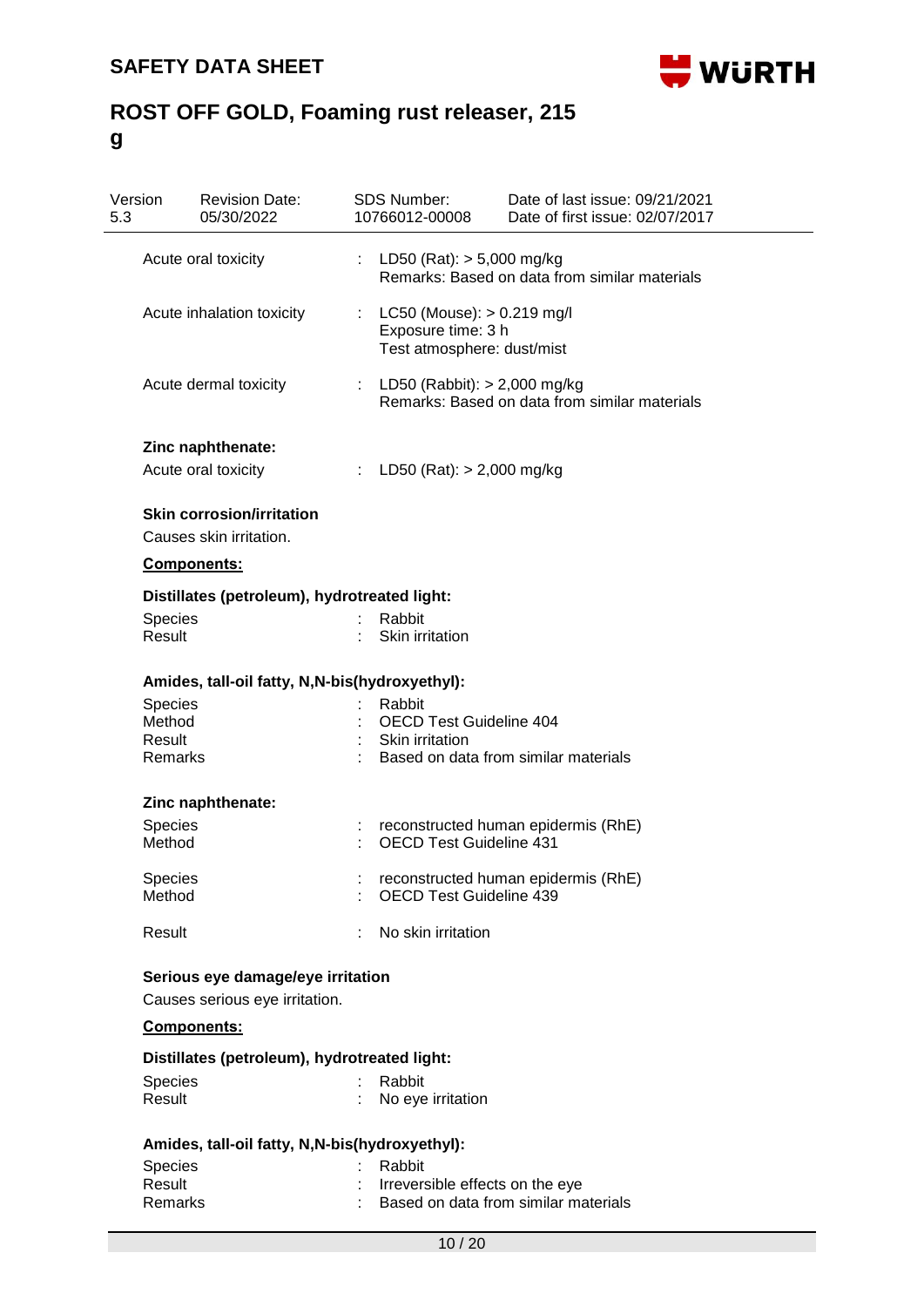

| Version | <b>Revision Date:</b> | SDS Number:    | Date of last issue: 09/21/2021  |
|---------|-----------------------|----------------|---------------------------------|
| 5.3     | 05/30/2022            | 10766012-00008 | Date of first issue: 02/07/2017 |
|         |                       |                |                                 |

#### **Zinc naphthenate:**

| <b>Species</b> | Bovine cornea                                  |
|----------------|------------------------------------------------|
| Method         | : OECD Test Guideline 437                      |
| Species        | : Tissue Culture                               |
| Method         | : OECD Test Guideline 492                      |
| Result         | : Irritation to eyes, reversing within 21 days |

#### **Respiratory or skin sensitization**

#### **Skin sensitization**

May cause an allergic skin reaction.

# **Respiratory sensitization**

Not classified based on available information.

### **Components:**

#### **Distillates (petroleum), hydrotreated light:**

| Test Type          | <b>Buehler Test</b>     |
|--------------------|-------------------------|
| Routes of exposure | : Skin contact          |
| <b>Species</b>     | $\therefore$ Guinea pig |
| Result             | $:$ negative            |

#### **Amides, tall-oil fatty, N,N-bis(hydroxyethyl):**

| Test Type          | : Maximization Test                  |
|--------------------|--------------------------------------|
| Routes of exposure | : Skin contact                       |
| <b>Species</b>     | : Guinea pig                         |
| Method             | : OECD Test Guideline 406            |
| Result             | negative                             |
| Remarks            | Based on data from similar materials |

#### **Zinc naphthenate:**

| Test Type          | <b>Maximization Test</b>                                      |
|--------------------|---------------------------------------------------------------|
| Routes of exposure | : Skin contact                                                |
| <b>Species</b>     | $\therefore$ Guinea pig                                       |
| Result             | positive                                                      |
| Remarks            | Based on data from similar materials                          |
| Assessment         | Probability or evidence of skin sensitization in humans<br>÷. |

### **Germ cell mutagenicity**

Not classified based on available information.

#### **Components:**

#### **Butane:**

| Genotoxicity in vitro |  |
|-----------------------|--|
|                       |  |

Genotoxicity in vitro : Test Type: Bacterial reverse mutation assay (AMES) Result: negative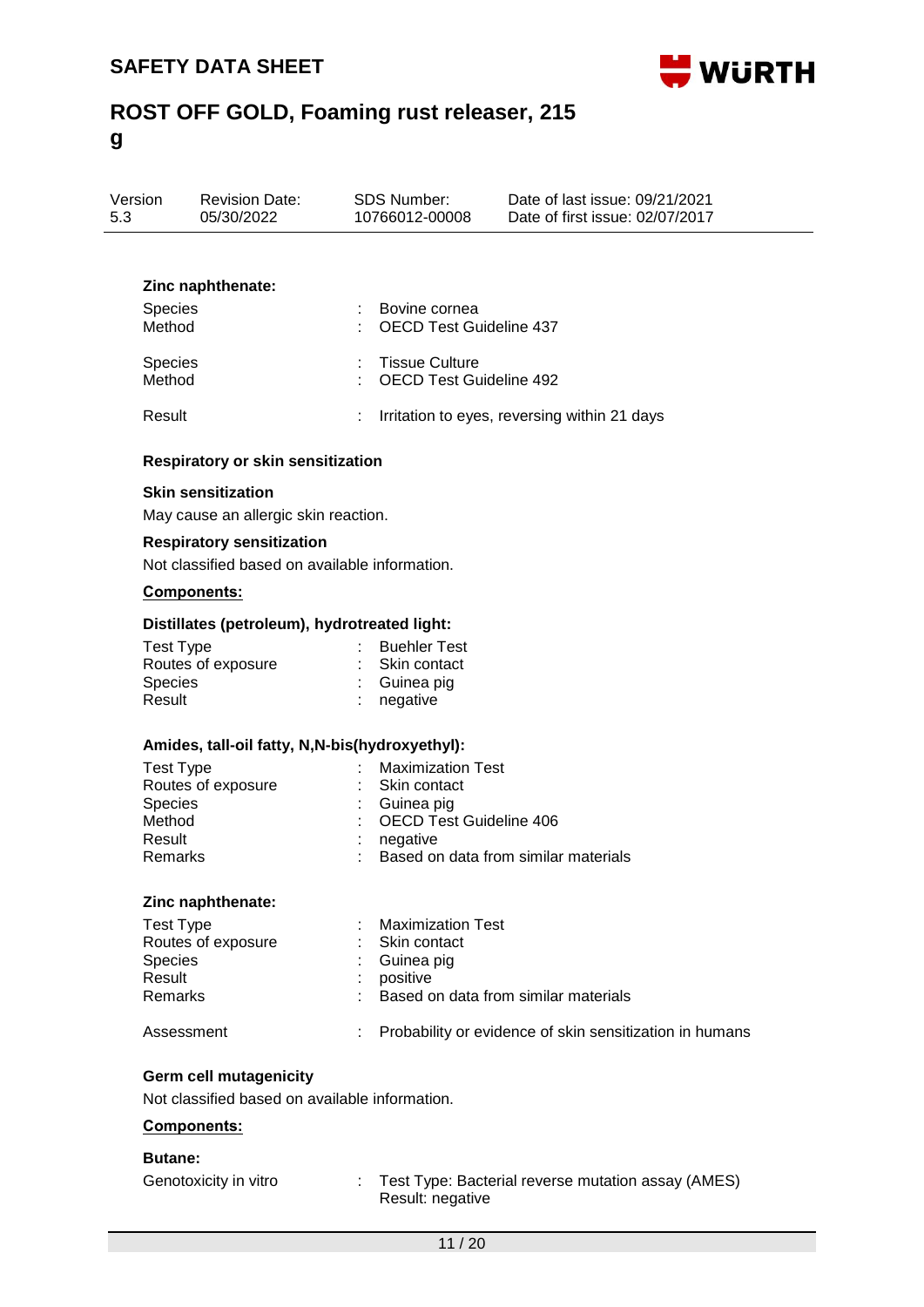

| Version<br>5.3 | <b>Revision Date:</b><br>05/30/2022            |                | <b>SDS Number:</b><br>10766012-00008                                                                                                                                                                                        | Date of last issue: 09/21/2021<br>Date of first issue: 02/07/2017                                                                                                                      |  |  |
|----------------|------------------------------------------------|----------------|-----------------------------------------------------------------------------------------------------------------------------------------------------------------------------------------------------------------------------|----------------------------------------------------------------------------------------------------------------------------------------------------------------------------------------|--|--|
|                | Genotoxicity in vivo                           | ÷.             | cytogenetic assay)<br>Species: Rat<br>Result: negative                                                                                                                                                                      | Test Type: Mammalian erythrocyte micronucleus test (in vivo<br>Application Route: inhalation (gas)<br>Method: OECD Test Guideline 474<br>Remarks: Based on data from similar materials |  |  |
| Propane:       |                                                |                |                                                                                                                                                                                                                             |                                                                                                                                                                                        |  |  |
|                | Genotoxicity in vitro                          | $\mathbb{R}^n$ | Test Type: Bacterial reverse mutation assay (AMES)<br>Result: negative                                                                                                                                                      |                                                                                                                                                                                        |  |  |
|                | Genotoxicity in vivo                           |                | Test Type: Mammalian erythrocyte micronucleus test (in vivo<br>cytogenetic assay)<br>Species: Rat<br>Application Route: inhalation (gas)<br>Method: OECD Test Guideline 474<br>Result: negative                             |                                                                                                                                                                                        |  |  |
|                | Distillates (petroleum), hydrotreated light:   |                |                                                                                                                                                                                                                             |                                                                                                                                                                                        |  |  |
|                | Genotoxicity in vitro                          |                | Result: negative                                                                                                                                                                                                            | Test Type: In vitro mammalian cell gene mutation test                                                                                                                                  |  |  |
|                | Genotoxicity in vivo                           |                | Test Type: Mutagenicity (in vivo mammalian bone-marrow<br>cytogenetic test, chromosomal analysis)<br>Species: Rat<br>Application Route: Intraperitoneal injection<br>Result: negative                                       |                                                                                                                                                                                        |  |  |
|                | Amides, tall-oil fatty, N,N-bis(hydroxyethyl): |                |                                                                                                                                                                                                                             |                                                                                                                                                                                        |  |  |
|                | Genotoxicity in vitro                          |                | Result: negative                                                                                                                                                                                                            | Test Type: Bacterial reverse mutation assay (AMES)<br>Remarks: Based on data from similar materials                                                                                    |  |  |
|                |                                                |                | Result: negative                                                                                                                                                                                                            | Test Type: In vitro mammalian cell gene mutation test<br>Remarks: Based on data from similar materials                                                                                 |  |  |
|                |                                                |                | Result: negative                                                                                                                                                                                                            | Test Type: Chromosome aberration test in vitro<br>Remarks: Based on data from similar materials                                                                                        |  |  |
|                | Genotoxicity in vivo                           |                | Test Type: Mutagenicity (in vivo mammalian bone-marrow<br>cytogenetic test, chromosomal analysis)<br>Species: Mouse<br>Application Route: Skin contact<br>Result: negative<br>Remarks: Based on data from similar materials |                                                                                                                                                                                        |  |  |

### **Zinc naphthenate:**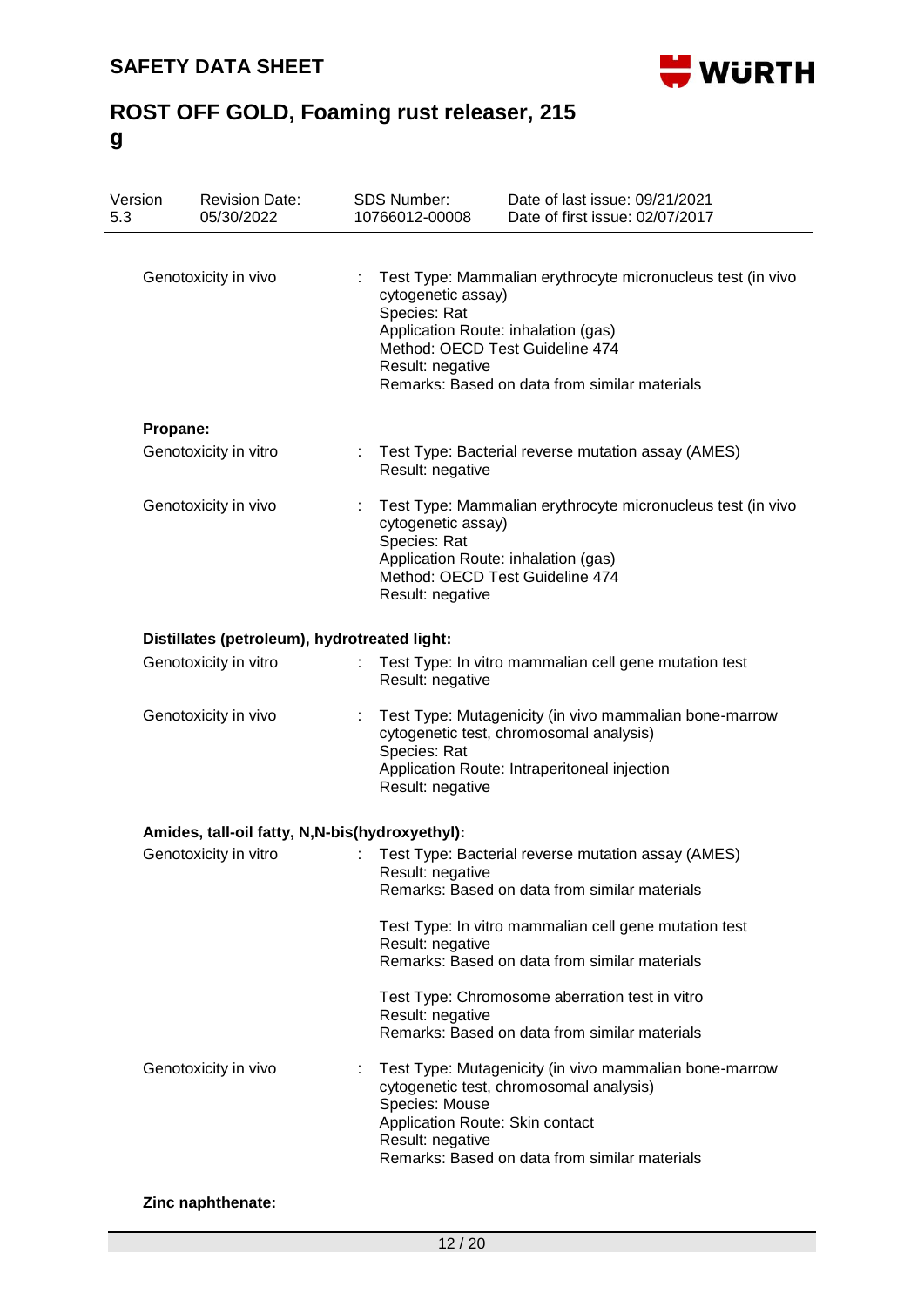

| Version<br>5.3 | <b>Revision Date:</b><br>05/30/2022                               |  | <b>SDS Number:</b><br>10766012-00008                                                                       | Date of last issue: 09/21/2021<br>Date of first issue: 02/07/2017                                                       |  |  |  |
|----------------|-------------------------------------------------------------------|--|------------------------------------------------------------------------------------------------------------|-------------------------------------------------------------------------------------------------------------------------|--|--|--|
|                | Genotoxicity in vitro                                             |  |                                                                                                            | Test Type: Bacterial reverse mutation assay (AMES)<br>Result: negative<br>Remarks: Based on data from similar materials |  |  |  |
|                | Carcinogenicity<br>Not classified based on available information. |  |                                                                                                            |                                                                                                                         |  |  |  |
|                | Components:                                                       |  |                                                                                                            |                                                                                                                         |  |  |  |
|                | Distillates (petroleum), hydrotreated light:                      |  |                                                                                                            |                                                                                                                         |  |  |  |
|                | Species                                                           |  | Mouse                                                                                                      |                                                                                                                         |  |  |  |
|                | <b>Application Route</b>                                          |  | Skin contact                                                                                               |                                                                                                                         |  |  |  |
|                | Exposure time<br>Result                                           |  | 105 weeks<br>negative                                                                                      |                                                                                                                         |  |  |  |
|                | Amides, tall-oil fatty, N,N-bis(hydroxyethyl):                    |  |                                                                                                            |                                                                                                                         |  |  |  |
|                | <b>Species</b>                                                    |  | Rat                                                                                                        |                                                                                                                         |  |  |  |
|                | <b>Application Route</b>                                          |  | Skin contact                                                                                               |                                                                                                                         |  |  |  |
|                | Exposure time                                                     |  | 104 weeks                                                                                                  |                                                                                                                         |  |  |  |
|                | Result<br>Remarks                                                 |  | negative                                                                                                   | Based on data from similar materials                                                                                    |  |  |  |
|                | <b>Reproductive toxicity</b>                                      |  |                                                                                                            |                                                                                                                         |  |  |  |
|                | Not classified based on available information.                    |  |                                                                                                            |                                                                                                                         |  |  |  |
|                | <b>Components:</b>                                                |  |                                                                                                            |                                                                                                                         |  |  |  |
|                | <b>Butane:</b>                                                    |  |                                                                                                            |                                                                                                                         |  |  |  |
|                | Effects on fertility                                              |  | Species: Rat<br>Application Route: inhalation (gas)<br>Method: OECD Test Guideline 422<br>Result: negative | Test Type: Combined repeated dose toxicity study with the<br>reproduction/developmental toxicity screening test         |  |  |  |
|                | Effects on fetal development                                      |  | Application Route: inhalation (gas)<br>Method: OECD Test Guideline 422<br>Result: negative                 | Test Type: Combined repeated dose toxicity study with the<br>reproduction/developmental toxicity screening test         |  |  |  |
|                | Propane:                                                          |  |                                                                                                            |                                                                                                                         |  |  |  |
|                | <b>Effects on fertility</b>                                       |  | Species: Rat<br>Application Route: inhalation (gas)<br>Method: OECD Test Guideline 422<br>Result: negative | Test Type: Combined repeated dose toxicity study with the<br>reproduction/developmental toxicity screening test         |  |  |  |
|                | Effects on fetal development                                      |  | Species: Rat                                                                                               | Test Type: Combined repeated dose toxicity study with the<br>reproduction/developmental toxicity screening test         |  |  |  |
|                |                                                                   |  | 13/20                                                                                                      |                                                                                                                         |  |  |  |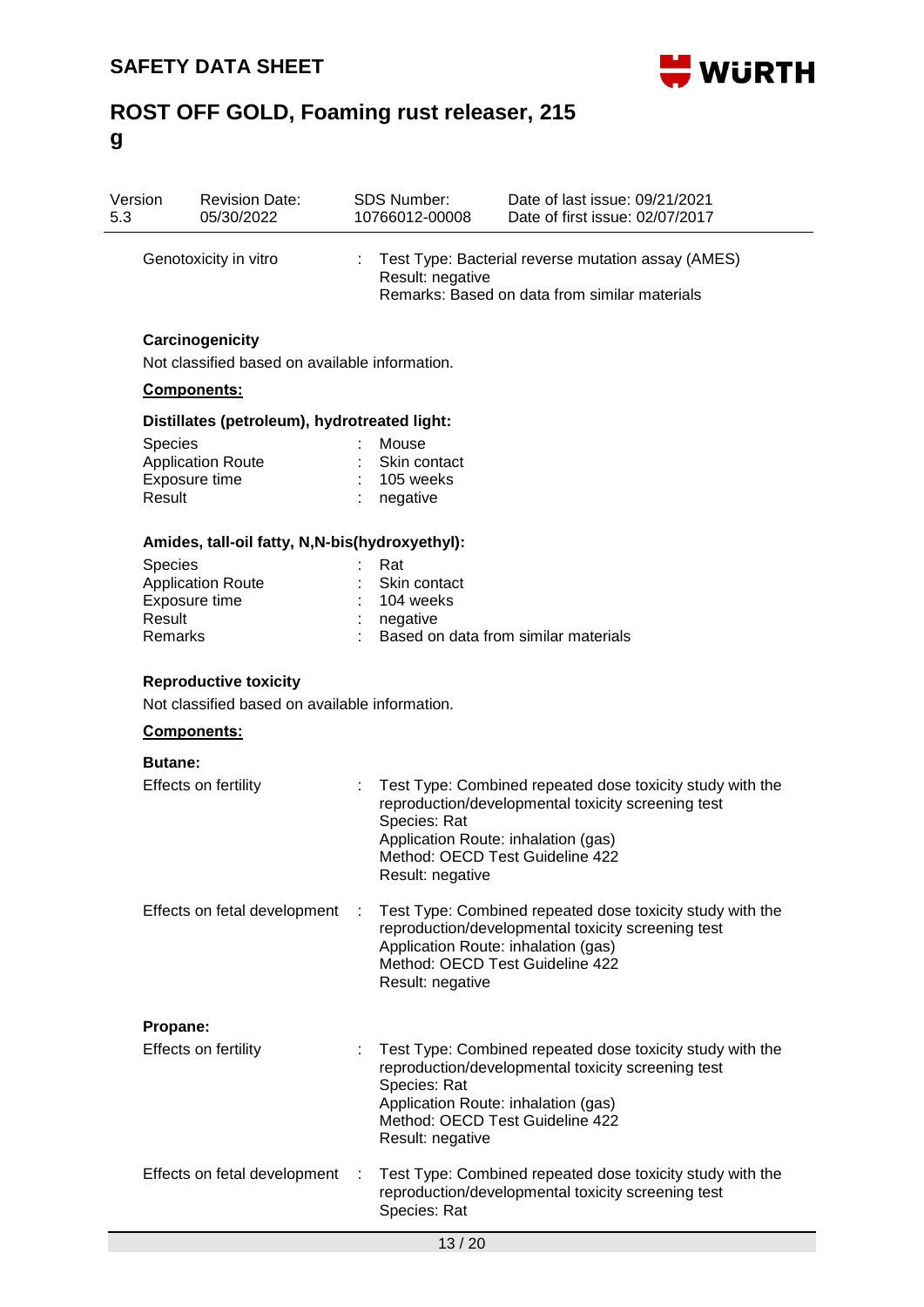

| Version<br>5.3          | <b>Revision Date:</b><br>05/30/2022                                             |                  | SDS Number:<br>10766012-00008                                                                                  | Date of last issue: 09/21/2021<br>Date of first issue: 02/07/2017                    |
|-------------------------|---------------------------------------------------------------------------------|------------------|----------------------------------------------------------------------------------------------------------------|--------------------------------------------------------------------------------------|
|                         |                                                                                 |                  | Application Route: inhalation (gas)<br>Method: OECD Test Guideline 422<br>Result: negative                     |                                                                                      |
|                         | Distillates (petroleum), hydrotreated light:                                    |                  |                                                                                                                |                                                                                      |
|                         | Effects on fertility                                                            |                  | test<br>Species: Rat<br>Application Route: Skin contact<br>Method: OECD Test Guideline 421<br>Result: negative | Test Type: Reproduction/Developmental toxicity screening                             |
|                         | Effects on fetal development                                                    | ÷                | test<br>Species: Rat<br>Application Route: Skin contact<br>Method: OECD Test Guideline 421<br>Result: negative | Test Type: Reproduction/Developmental toxicity screening                             |
|                         | Amides, tall-oil fatty, N,N-bis(hydroxyethyl):                                  |                  |                                                                                                                |                                                                                      |
|                         | Effects on fetal development                                                    | $\sim$ 10 $\sim$ | Species: Rat<br>Application Route: Ingestion<br>Result: negative                                               | Test Type: Embryo-fetal development<br>Remarks: Based on data from similar materials |
|                         | <b>STOT-single exposure</b><br>May cause drowsiness or dizziness.               |                  |                                                                                                                |                                                                                      |
|                         | Components:                                                                     |                  |                                                                                                                |                                                                                      |
| <b>Butane:</b>          | Assessment                                                                      |                  |                                                                                                                | May cause drowsiness or dizziness.                                                   |
| Propane:                |                                                                                 |                  |                                                                                                                |                                                                                      |
|                         | Assessment                                                                      |                  |                                                                                                                | May cause drowsiness or dizziness.                                                   |
|                         | Distillates (petroleum), hydrotreated light:                                    |                  |                                                                                                                |                                                                                      |
|                         | Assessment                                                                      |                  |                                                                                                                | May cause drowsiness or dizziness.                                                   |
|                         | <b>STOT-repeated exposure</b><br>Not classified based on available information. |                  |                                                                                                                |                                                                                      |
|                         | <b>Repeated dose toxicity</b>                                                   |                  |                                                                                                                |                                                                                      |
|                         | Components:                                                                     |                  |                                                                                                                |                                                                                      |
| <b>Butane:</b>          |                                                                                 |                  |                                                                                                                |                                                                                      |
| Species<br><b>NOAEL</b> |                                                                                 |                  | Rat<br>9000 ppm                                                                                                |                                                                                      |
|                         |                                                                                 |                  |                                                                                                                |                                                                                      |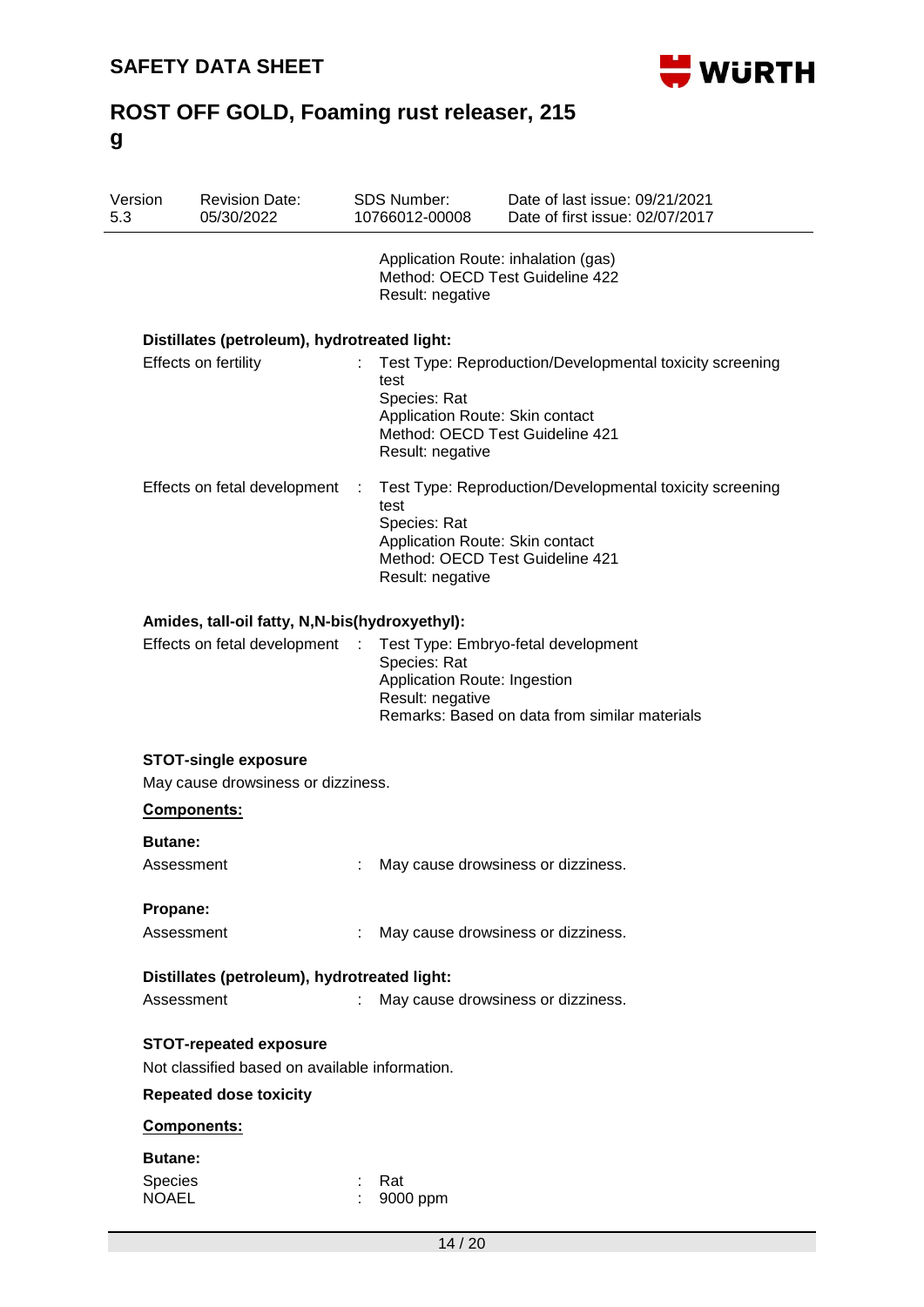

| Version<br>5.3 |                                                            | <b>Revision Date:</b><br>05/30/2022            | <b>SDS Number:</b><br>10766012-00008                     |                                                                                      | Date of last issue: 09/21/2021<br>Date of first issue: 02/07/2017 |  |  |  |
|----------------|------------------------------------------------------------|------------------------------------------------|----------------------------------------------------------|--------------------------------------------------------------------------------------|-------------------------------------------------------------------|--|--|--|
|                | <b>Application Route</b><br>Exposure time<br>Method        |                                                |                                                          | $:$ inhalation (gas)<br>$: 6$ Weeks<br><b>OECD Test Guideline 422</b>                |                                                                   |  |  |  |
|                | Propane:                                                   |                                                |                                                          |                                                                                      |                                                                   |  |  |  |
|                | Species<br><b>NOAEL</b><br>Exposure time<br>Method         | <b>Application Route</b>                       |                                                          | Rat<br>7.214 mg/l<br>inhalation (gas)<br>: 6 Weeks<br><b>OECD Test Guideline 422</b> |                                                                   |  |  |  |
|                |                                                            | Distillates (petroleum), hydrotreated light:   |                                                          |                                                                                      |                                                                   |  |  |  |
|                | <b>Species</b><br><b>NOAEL</b><br>Exposure time            | <b>Application Route</b>                       | Rat<br>: $>= 750$ mg/kg<br>: Ingestion<br>21 Weeks<br>t. |                                                                                      |                                                                   |  |  |  |
|                |                                                            | Amides, tall-oil fatty, N,N-bis(hydroxyethyl): |                                                          |                                                                                      |                                                                   |  |  |  |
|                | <b>Species</b><br><b>NOAEL</b><br>Exposure time<br>Remarks | <b>Application Route</b>                       |                                                          | Rat<br>$:$ > 100 mg/kg<br>: Skin contact<br>$: 13$ Weeks                             | Based on data from similar materials                              |  |  |  |
|                |                                                            | <b>Aspiration toxicity</b>                     |                                                          |                                                                                      |                                                                   |  |  |  |

Not classified based on available information.

#### **Components:**

#### **Distillates (petroleum), hydrotreated light:**

The substance or mixture is known to cause human aspiration toxicity hazards or has to be regarded as if it causes a human aspiration toxicity hazard.

### **SECTION 12. ECOLOGICAL INFORMATION**

### **Ecotoxicity**

**Components:**

#### **Distillates (petroleum), hydrotreated light:**

| Toxicity to fish                                       | t in       | LL50 (Oncorhynchus mykiss (rainbow trout)): 2 - 5 mg/l<br>Exposure time: 96 h<br><b>Test substance: Water Accommodated Fraction</b><br>Method: OECD Test Guideline 203 |
|--------------------------------------------------------|------------|------------------------------------------------------------------------------------------------------------------------------------------------------------------------|
| Toxicity to daphnia and other<br>aquatic invertebrates | $\sim 100$ | EL50 (Daphnia magna (Water flea)): 1.4 mg/l<br>Exposure time: 48 h<br><b>Test substance: Water Accommodated Fraction</b><br>Method: OECD Test Guideline 202            |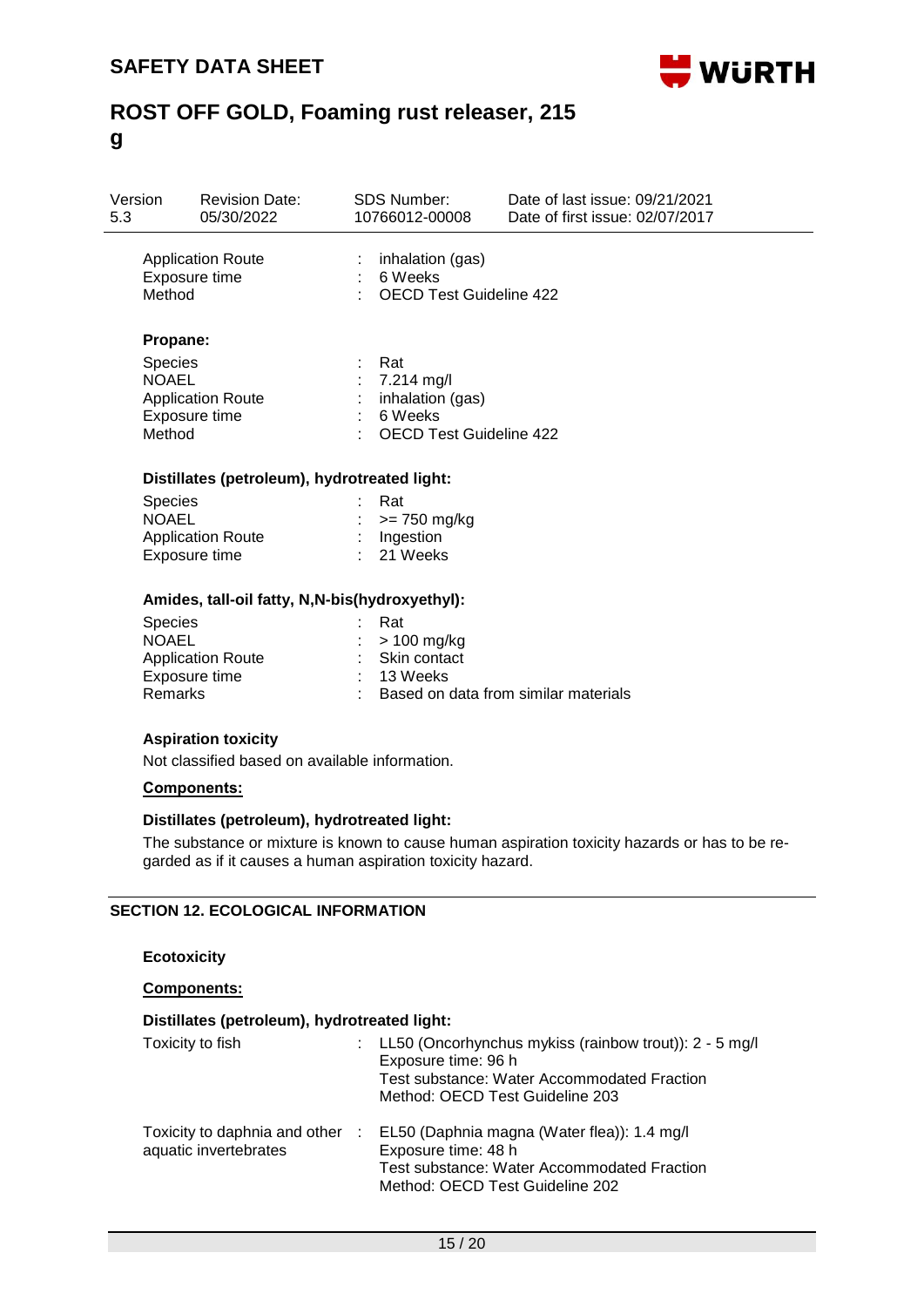

| Toxicity to algae/aquatic<br>Toxicity to daphnia and other :     | t. | mg/l<br>Exposure time: 72 h                                                                                         | EL50 (Pseudokirchneriella subcapitata (green algae)): > 1 - 3                                                   |
|------------------------------------------------------------------|----|---------------------------------------------------------------------------------------------------------------------|-----------------------------------------------------------------------------------------------------------------|
|                                                                  |    | Method: OECD Test Guideline 201                                                                                     | Test substance: Water Accommodated Fraction                                                                     |
| aquatic invertebrates (Chron-                                    |    | NOELR (Daphnia magna (Water flea)): 0.48 mg/l<br>Exposure time: 21 d<br>Test substance: Water Accommodated Fraction |                                                                                                                 |
| Amides, tall-oil fatty, N,N-bis(hydroxyethyl):                   |    |                                                                                                                     |                                                                                                                 |
|                                                                  |    | Exposure time: 96 h<br>Method: OECD Test Guideline 203                                                              | LL50 (Danio rerio (zebra fish)): $> 1 - 10$ mg/l<br>Remarks: Based on data from similar materials               |
| Toxicity to daphnia and other :<br>aquatic invertebrates         |    | Exposure time: 48 h<br>Method: OECD Test Guideline 202                                                              | EL50 (Daphnia magna (Water flea)): > 1 - 10 mg/l<br>Remarks: Based on data from similar materials               |
| Toxicity to algae/aquatic                                        |    | $EL50: > 1 - 10$ mg/l<br>Exposure time: 72 h                                                                        | Remarks: Based on data from similar materials                                                                   |
| Toxicity to fish (Chronic tox-                                   |    | $NOELR: > 0.1 - 1$ mg/l<br>Exposure time: 28 d                                                                      | Remarks: Based on data from similar materials                                                                   |
| Toxicity to daphnia and other :<br>aquatic invertebrates (Chron- |    | Exposure time: 21 d                                                                                                 | NOELR (Daphnia magna (Water flea)): > 0.01 - 0.1 mg/l<br>Remarks: Based on data from similar materials          |
| Zinc naphthenate:                                                |    |                                                                                                                     |                                                                                                                 |
|                                                                  |    | Exposure time: 96 h                                                                                                 | LC50 (Oncorhynchus mykiss (rainbow trout)): > 1 - 10 mg/l<br>Remarks: Based on data from similar materials      |
| Toxicity to algae/aquatic                                        |    | 1 $mg/l$<br>Exposure time: 72 h                                                                                     | ErC50 (Pseudokirchneriella subcapitata (green algae)): > 0.1 -<br>Remarks: Based on data from similar materials |
| Toxicity to microorganisms                                       |    | NOEC (activated sludge): 0.1 mg/l<br>Exposure time: 4 h                                                             | Remarks: Based on data from similar materials                                                                   |
|                                                                  |    | <b>Persistence and degradability</b>                                                                                |                                                                                                                 |

# **Components:**

### **Butane:**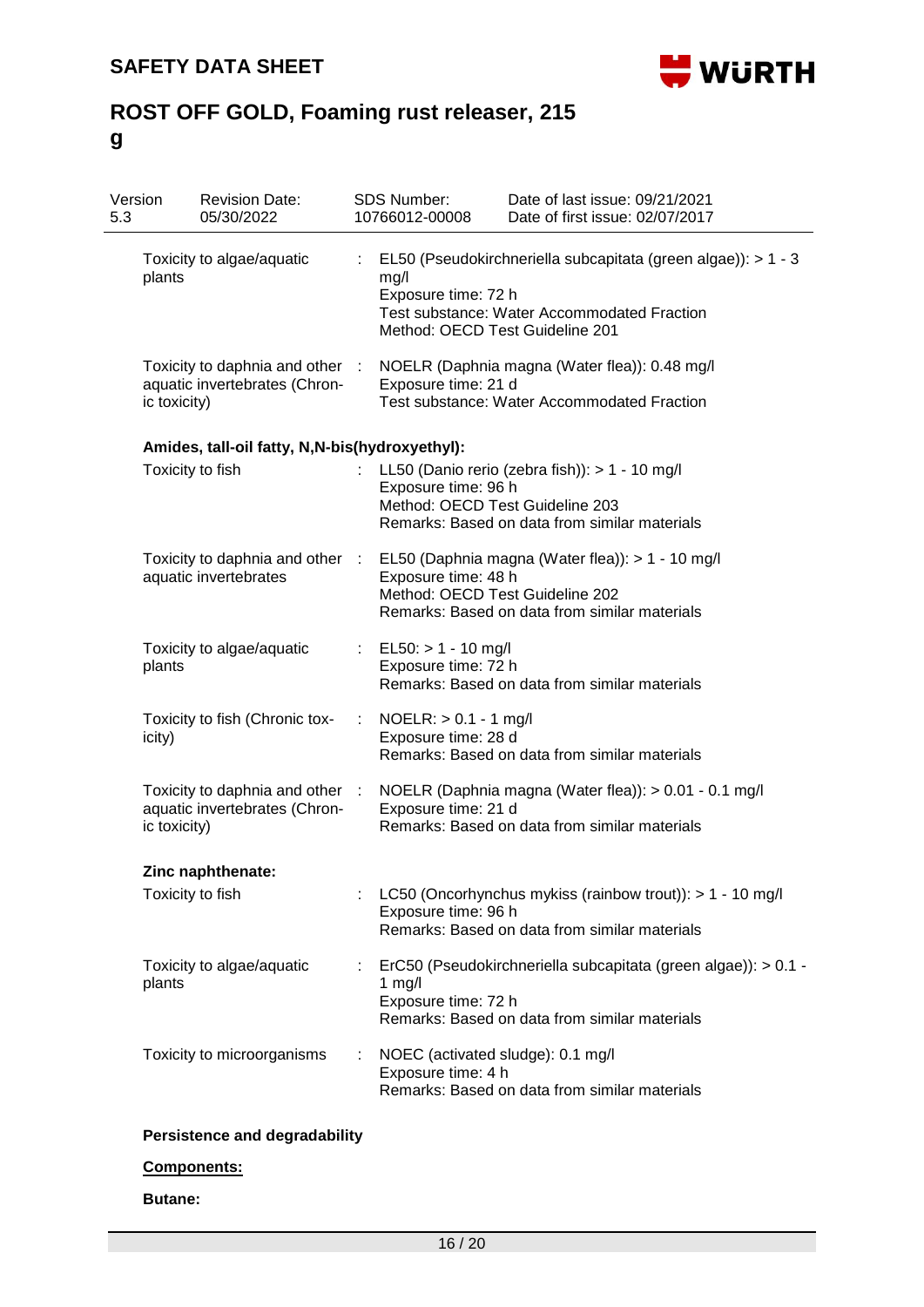

| Version<br>5.3   | <b>Revision Date:</b><br>05/30/2022            |                           | SDS Number:<br>10766012-00008                                                                                                        | Date of last issue: 09/21/2021<br>Date of first issue: 02/07/2017                   |  |  |  |  |
|------------------|------------------------------------------------|---------------------------|--------------------------------------------------------------------------------------------------------------------------------------|-------------------------------------------------------------------------------------|--|--|--|--|
| Biodegradability |                                                |                           | Result: Readily biodegradable.<br>Biodegradation: 100 %<br>Exposure time: 385.5 h<br>Remarks: Based on data from similar materials   |                                                                                     |  |  |  |  |
| Propane:         |                                                |                           |                                                                                                                                      |                                                                                     |  |  |  |  |
|                  | Biodegradability                               |                           | : Result: Readily biodegradable.<br>Biodegradation: 100 %<br>Exposure time: 385.5 h<br>Remarks: Based on data from similar materials |                                                                                     |  |  |  |  |
|                  | Distillates (petroleum), hydrotreated light:   |                           |                                                                                                                                      |                                                                                     |  |  |  |  |
|                  | Biodegradability                               | $\mathbb{R}^{\mathbb{Z}}$ | Biodegradation: 58.6 %<br>Exposure time: 28 d                                                                                        | Result: Not readily biodegradable.<br>Method: OECD Test Guideline 301F              |  |  |  |  |
|                  | Amides, tall-oil fatty, N,N-bis(hydroxyethyl): |                           |                                                                                                                                      |                                                                                     |  |  |  |  |
|                  | Biodegradability                               |                           | Result: Readily biodegradable.                                                                                                       | Remarks: Based on data from similar materials                                       |  |  |  |  |
|                  | Zinc naphthenate:                              |                           |                                                                                                                                      |                                                                                     |  |  |  |  |
|                  | Biodegradability                               |                           |                                                                                                                                      | Result: Not readily biodegradable.<br>Remarks: Based on data from similar materials |  |  |  |  |
|                  | <b>Bioaccumulative potential</b>               |                           |                                                                                                                                      |                                                                                     |  |  |  |  |
|                  | Components:                                    |                           |                                                                                                                                      |                                                                                     |  |  |  |  |
| <b>Butane:</b>   |                                                |                           |                                                                                                                                      |                                                                                     |  |  |  |  |
|                  | Partition coefficient: n-<br>octanol/water     |                           | log Pow: 2.31                                                                                                                        |                                                                                     |  |  |  |  |
|                  | Distillates (petroleum), hydrotreated light:   |                           |                                                                                                                                      |                                                                                     |  |  |  |  |
|                  | Partition coefficient: n-<br>octanol/water     | $\mathbf{r} = \mathbf{r}$ | log Pow: > 4                                                                                                                         | Remarks: Based on data from similar materials                                       |  |  |  |  |
|                  | Amides, tall-oil fatty, N,N-bis(hydroxyethyl): |                           |                                                                                                                                      |                                                                                     |  |  |  |  |
|                  | Partition coefficient: n-                      |                           | log Pow: > 4                                                                                                                         |                                                                                     |  |  |  |  |
|                  | octanol/water                                  |                           | Remarks: Expert judgment                                                                                                             |                                                                                     |  |  |  |  |
|                  | Zinc naphthenate:                              |                           |                                                                                                                                      |                                                                                     |  |  |  |  |
|                  | Partition coefficient: n-                      |                           | log Pow: > 4                                                                                                                         |                                                                                     |  |  |  |  |
|                  | octanol/water                                  |                           | Remarks: Expert judgment                                                                                                             |                                                                                     |  |  |  |  |
|                  | <b>Mobility in soil</b>                        |                           |                                                                                                                                      |                                                                                     |  |  |  |  |
|                  | No data available                              |                           |                                                                                                                                      |                                                                                     |  |  |  |  |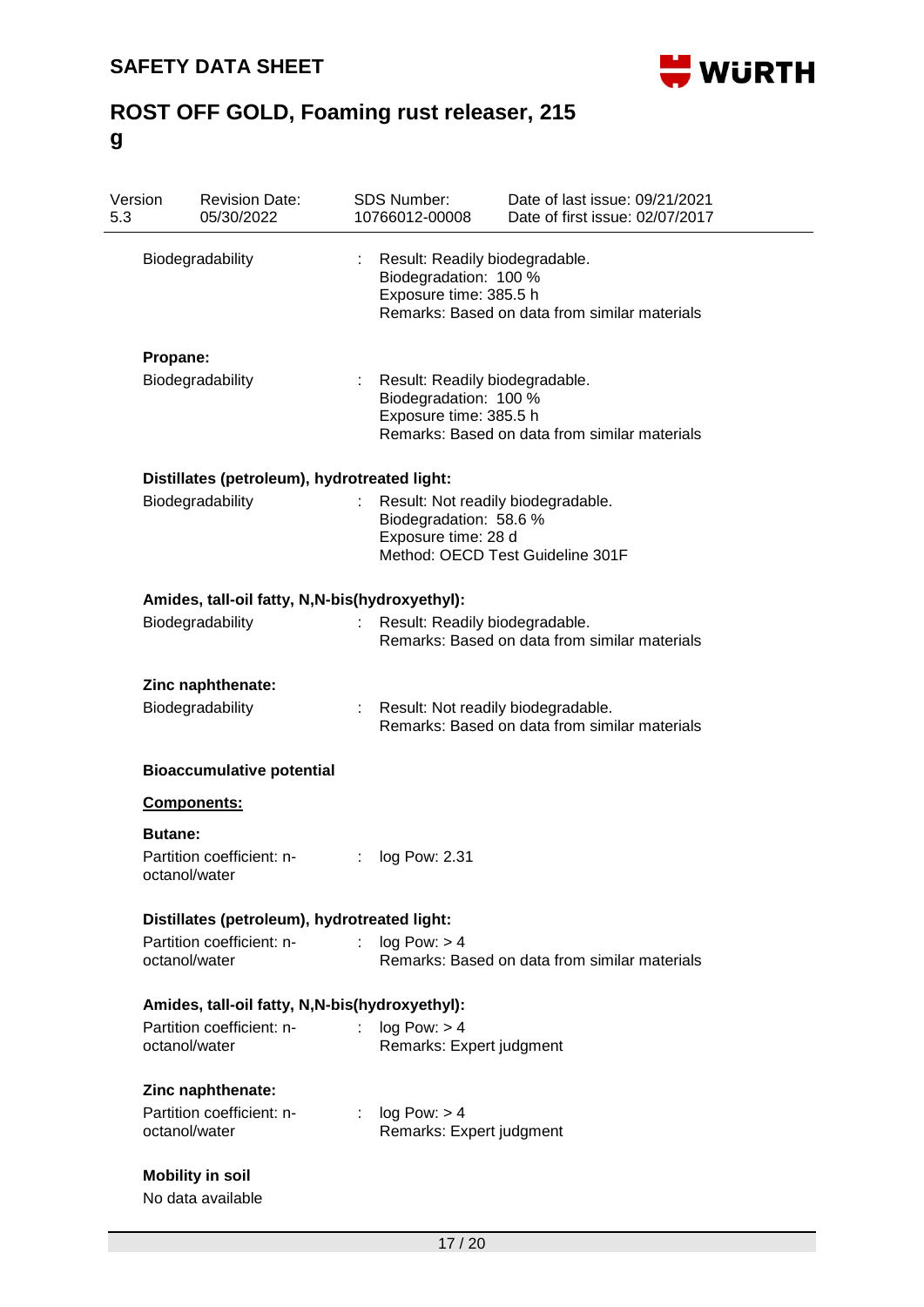

| Version<br>5.3                             | <b>Revision Date:</b><br>05/30/2022 |  | <b>SDS Number:</b><br>10766012-00008 | Date of last issue: 09/21/2021<br>Date of first issue: 02/07/2017  |  |  |
|--------------------------------------------|-------------------------------------|--|--------------------------------------|--------------------------------------------------------------------|--|--|
| Other adverse effects<br>No data available |                                     |  |                                      |                                                                    |  |  |
| <b>SECTION 13. DISPOSAL CONSIDERATIONS</b> |                                     |  |                                      |                                                                    |  |  |
|                                            | <b>Disposal methods</b>             |  |                                      |                                                                    |  |  |
|                                            | Waste from residues                 |  |                                      | Dispose of in accordance with local regulations.                   |  |  |
|                                            | Contaminated nackaging              |  |                                      | $\blacksquare$ Empty containers abould be taken to an approved wee |  |  |

| Contaminated packaging | Empty containers should be taken to an approved waste                             |
|------------------------|-----------------------------------------------------------------------------------|
|                        | handling site for recycling or disposal.                                          |
|                        | Empty containers retain residue and can be dangerous.                             |
|                        | Do not pressurize, cut, weld, braze, solder, drill, grind, or ex-                 |
|                        | pose such containers to heat, flame, sparks, or other sources                     |
|                        | of ignition. They may explode and cause injury and/or death.                      |
|                        | If not otherwise specified: Dispose of as unused product.                         |
|                        | Please ensure aerosol cans are sprayed completely empty<br>(including propellant) |

## **SECTION 14. TRANSPORT INFORMATION**

### **International Regulations**

| <b>UNRTDG</b><br>UN number<br>Proper shipping name<br>Class<br>Packing group<br>Labels                                                                                               |    | $\therefore$ UN 1950<br>: AEROSOLS<br>: 2.1<br>: Not assigned by regulation<br>2.1                           |
|--------------------------------------------------------------------------------------------------------------------------------------------------------------------------------------|----|--------------------------------------------------------------------------------------------------------------|
| <b>IATA-DGR</b><br>UN/ID No.<br>Proper shipping name<br>Class<br>Packing group<br>Labels<br>Packing instruction (cargo<br>aircraft)<br>Packing instruction (passen-<br>ger aircraft) | t. | UN 1950<br>: Aerosols, flammable<br>: 2.1<br>: Not assigned by regulation<br>: Flammable Gas<br>: 203<br>203 |
| <b>IMDG-Code</b><br>UN number<br>Proper shipping name                                                                                                                                |    | $:$ UN 1950<br>AEROSOLS                                                                                      |
| Class<br>Packing group<br>Labels<br>EmS Code<br>Marine pollutant                                                                                                                     |    | 2.1<br>: Not assigned by regulation<br>$\therefore$ 2.1<br>: F-D, S-U<br>no                                  |

### **Transport in bulk according to Annex II of MARPOL 73/78 and the IBC Code**

Not applicable for product as supplied.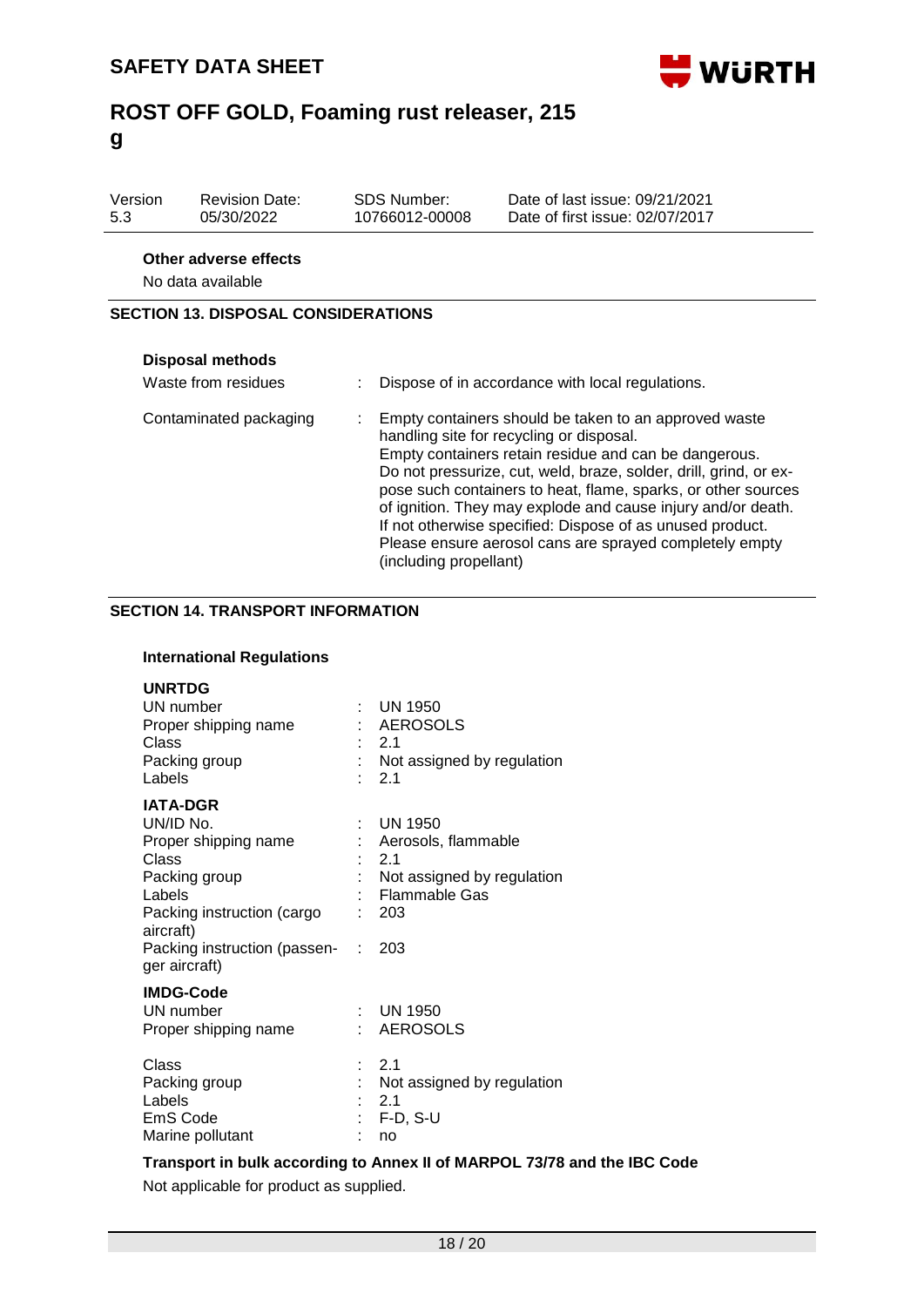

| Version<br>5.3 | <b>Revision Date:</b><br>05/30/2022 | <b>SDS Number:</b><br>10766012-00008 | Date of last issue: 09/21/2021<br>Date of first issue: 02/07/2017 |
|----------------|-------------------------------------|--------------------------------------|-------------------------------------------------------------------|
|                | <b>Domestic regulation</b>          |                                      |                                                                   |
| TDG            | $11N1$ pupped on                    | 11N140E0                             |                                                                   |

| UN number            | <b>UN 1950</b>               |
|----------------------|------------------------------|
| Proper shipping name | : AEROSOLS                   |
| Class                | : 2.1                        |
| Packing group        | : Not assigned by regulation |
| Labels               | : 2.1                        |
| <b>ERG Code</b>      | 126                          |
| Marine pollutant     | no                           |

#### **Special precautions for user**

The transport classification(s) provided herein are for informational purposes only, and solely based upon the properties of the unpackaged material as it is described within this Safety Data Sheet. Transportation classifications may vary by mode of transportation, package sizes, and variations in regional or country regulations.

#### **SECTION 15. REGULATORY INFORMATION**

## **The ingredients of this product are reported in the following inventories:**

DSL **EXAGGE :** All chemical substances in this product comply with the CEPA 1999 and NSNR and are on or exempt from listing on the Canadian Domestic Substances List (DSL).

#### **SECTION 16. OTHER INFORMATION**

**Full text of other abbreviations**

| <b>ACGIH</b>        |    | : USA. ACGIH Threshold Limit Values (TLV)                                                                                                           |
|---------------------|----|-----------------------------------------------------------------------------------------------------------------------------------------------------|
| CA AB OEL           |    | Canada. Alberta, Occupational Health and Safety Code (table<br>$2:$ OEL)                                                                            |
| CA BC OEL           |    | Canada, British Columbia OEL                                                                                                                        |
| CA ON OEL           |    | Ontario Table of Occupational Exposure Limits made under<br>the Occupational Health and Safety Act.                                                 |
| CA QC OEL           |    | : Québec. Regulation respecting occupational health and safe-<br>ty, Schedule 1, Part 1: Permissible exposure values for air-<br>borne contaminants |
| <b>ACGIH / STEL</b> |    | : Short-term exposure limit                                                                                                                         |
| CA AB OEL / TWA     |    | 8-hour Occupational exposure limit                                                                                                                  |
| CA BC OEL / TWA     |    | : 8-hour time weighted average                                                                                                                      |
| CA ON OEL / TWA     | t. | Time-Weighted Average Limit (TWA)                                                                                                                   |
| CA QC OEL / TWAEV   |    | : Time-weighted average exposure value                                                                                                              |
| CA QC OEL / STEV    |    | Short-term exposure value                                                                                                                           |
|                     |    |                                                                                                                                                     |

AIIC - Australian Inventory of Industrial Chemicals; ANTT - National Agency for Transport by Land of Brazil; ASTM - American Society for the Testing of Materials; bw - Body weight; CMR -Carcinogen, Mutagen or Reproductive Toxicant; DIN - Standard of the German Institute for Standardisation; DSL - Domestic Substances List (Canada); ECx - Concentration associated with x% response; ELx - Loading rate associated with x% response; EmS - Emergency Schedule; ENCS - Existing and New Chemical Substances (Japan); ErCx - Concentration associated with x% growth rate response; ERG - Emergency Response Guide; GHS - Globally Harmonized Sys-